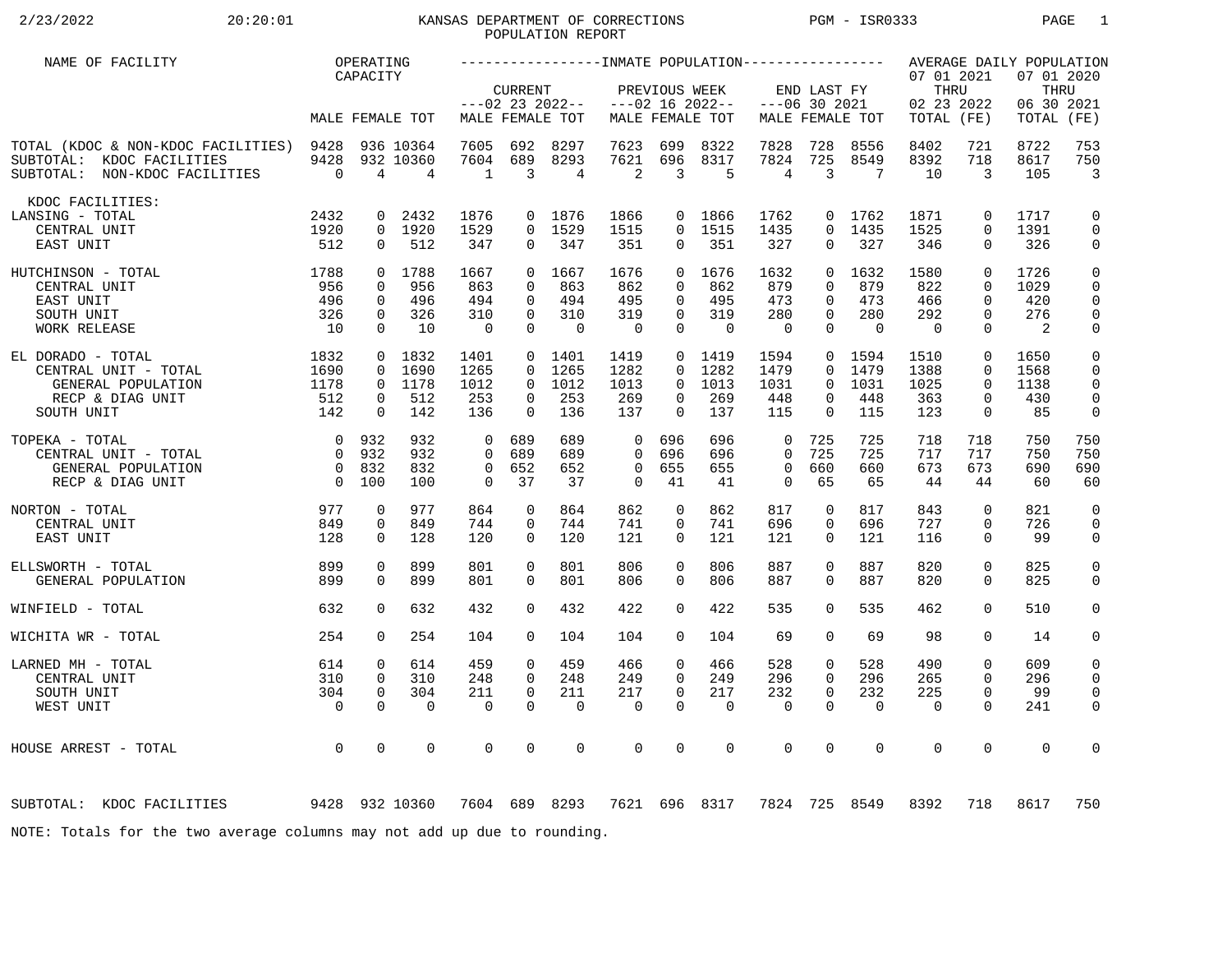| 2/23/2022<br>20:20:01                                                                                                                                                                                                                                     |                                                              |                                                               |                                              |                                                                |                                                             | POPULATION REPORT                                | KANSAS DEPARTMENT OF CORRECTIONS                  |                                                        |                                                         | $PGM - ISR0333$                                     |                                  |                                                 |                                                                                                  |                                               | PAGE                        | -2                                                                         |
|-----------------------------------------------------------------------------------------------------------------------------------------------------------------------------------------------------------------------------------------------------------|--------------------------------------------------------------|---------------------------------------------------------------|----------------------------------------------|----------------------------------------------------------------|-------------------------------------------------------------|--------------------------------------------------|---------------------------------------------------|--------------------------------------------------------|---------------------------------------------------------|-----------------------------------------------------|----------------------------------|-------------------------------------------------|--------------------------------------------------------------------------------------------------|-----------------------------------------------|-----------------------------|----------------------------------------------------------------------------|
| NAME OF FACILITY                                                                                                                                                                                                                                          |                                                              | OPERATING<br>CAPACITY                                         |                                              |                                                                | <b>CURRENT</b>                                              |                                                  |                                                   |                                                        | PREVIOUS WEEK                                           |                                                     | END LAST FY                      |                                                 | ----------------INMATE POPULATION---------------- AVERAGE DAILY POPULATION<br>07 01 2021<br>THRU |                                               | 07 01 2020<br>THRU          |                                                                            |
| MALE FEMALE TOT<br>NON-KDOC FACILITIES                                                                                                                                                                                                                    |                                                              |                                                               |                                              |                                                                |                                                             | MALE FEMALE TOT                                  | $---02$ 23 2022-- $---02$ 16 2022--               |                                                        | MALE FEMALE TOT                                         | $---06$ 30 2021                                     |                                  | MALE FEMALE TOT                                 | 02 23 2022<br>TOTAL (FE)                                                                         |                                               | 06 30 2021<br>TOTAL (FE)    |                                                                            |
| LARNED STATE HOSPITAL - TOTAL<br>PSYCHIATRIC UNIT                                                                                                                                                                                                         | 0<br>$\Omega$                                                | 4<br>$\overline{4}$                                           | 4<br>$\overline{4}$                          | 0<br>$\Omega$                                                  | $\frac{3}{3}$                                               | $\frac{3}{3}$                                    | $\begin{matrix} 0 \\ 0 \end{matrix}$              | $\frac{3}{3}$                                          | $\frac{3}{3}$                                           | $\frac{1}{1}$                                       | $\frac{3}{3}$                    | $\overline{4}$                                  | $\frac{3}{3}$                                                                                    | $\frac{3}{3}$                                 | 4<br>$\overline{4}$         | $\frac{3}{3}$                                                              |
| CONTRACT JAIL PLACEMENT - TOTAL<br>COUNTY<br>OUT-OF-STATE<br>JO CTY RESIDENTIAL CENTER WR                                                                                                                                                                 | $\overline{0}$<br>$\overline{0}$<br>$\mathsf{O}$<br>$\Omega$ | $\mathbf 0$<br>$\mathbf 0$<br>$\mathsf{O}\xspace$<br>$\Omega$ | 0<br>$\mathsf{O}$<br>$\mathbf 0$<br>$\Omega$ | $\mathbf{1}$<br>$\overline{0}$<br>$\mathsf{O}$<br>$\mathbf{1}$ | 0<br>$\begin{smallmatrix}0\\0\end{smallmatrix}$<br>$\Omega$ | $\mathbf{1}$<br>$\overline{0}$<br>$\overline{0}$ | $\overline{a}$<br>$\overline{0}$<br>$\frac{0}{2}$ | 0<br>$\overline{0}$<br>$\mathsf{O}\xspace$<br>$\Omega$ | 2<br>$\overline{0}$<br>$\overline{0}$<br>$\mathfrak{D}$ | 3<br>$\overline{0}$<br>$\mathsf{O}$<br>$\mathbf{z}$ | 0<br>$\mathsf{O}$<br>$\mathsf 0$ | 3<br>$\mathbf 0$<br>$\mathbf 0$<br>$\mathbf{z}$ | $\mathbf 0$<br>$\mathsf{O}$                                                                      | 0<br>$\mathsf{O}$<br>$\overline{0}$<br>$\cap$ | 101<br>47<br>55<br>$\Omega$ | $\mathbf 0$<br>$\overline{0}$<br>$\overline{\mathbf{0}}$<br>$\overline{0}$ |
| NON-KDOC FACILITIES<br>SUBTOTAL:                                                                                                                                                                                                                          | $\mathbf 0$                                                  | $\overline{4}$                                                | $\overline{4}$                               | $\mathbf{1}$                                                   | $\overline{3}$                                              | $\overline{4}$                                   | $\overline{2}$                                    | 3                                                      | 5                                                       | $\overline{4}$                                      | $\overline{3}$                   | $7\overline{ }$                                 | 10                                                                                               | 3                                             | 105                         | $\overline{3}$                                                             |
|                                                                                                                                                                                                                                                           |                                                              |                                                               |                                              |                                                                |                                                             |                                                  |                                                   |                                                        |                                                         |                                                     |                                  |                                                 | ---------------------------PAROLE POPULATION--------------------------                           |                                               |                             |                                                                            |
| IN-STATE CASELOAD TOTAL<br>KANSAS<br>COMPACT                                                                                                                                                                                                              |                                                              |                                                               |                                              | 4497<br>3368<br>1129                                           | 711<br>413<br>298                                           | 5208<br>3781<br>1427                             | 4492<br>3360<br>1132                              | 708<br>408<br>300                                      | 5200<br>3768<br>1432                                    | 4617<br>3478<br>1139                                | 413<br>308                       | 721 5338<br>3891<br>1447                        | 5261<br>3824<br>1437                                                                             | 705<br>404<br>302                             | 5674<br>4212<br>1462        | 788<br>474<br>314                                                          |
| OUT-OF-STATE CASELOAD TOTAL                                                                                                                                                                                                                               |                                                              |                                                               |                                              | 860                                                            | 80                                                          | 940                                              | 846                                               | 79                                                     | 925                                                     | 853                                                 | 73                               | 926                                             | 939                                                                                              | 76                                            | 898                         | 75                                                                         |
| ABSCOND/WARRANT TOTAL                                                                                                                                                                                                                                     |                                                              |                                                               |                                              | 281                                                            | 68                                                          | 349                                              | 282                                               | 66                                                     | 348                                                     | 259                                                 | 70                               | 329                                             | 344                                                                                              | 67                                            | 337                         | 74                                                                         |
| and the contract with the contract of the contract of the contract of the contract of the contract of the contract of the contract of the contract of the contract of the contract of the contract of the contract of the cont<br>TOTAL                   |                                                              |                                                               |                                              | 5638                                                           |                                                             | 859 6497                                         | 5620                                              | 853                                                    | 6473                                                    | 5729                                                |                                  | 864 6593                                        | 6544                                                                                             | 848                                           | 6909                        | 937                                                                        |
| and the contract with the contract of the contract of the contract of the contract of the contract of the contract of the contract of the contract of the contract of the contract of the contract of the contract of the cont<br>***PRE-REVOCATION CASES |                                                              |                                                               |                                              | $\overline{0}$                                                 | $\overline{0}$                                              | $\overline{0}$                                   | $\overline{0}$                                    | $\overline{0}$                                         | $\overline{0}$                                          | $\overline{0}$                                      | $\overline{0}$                   | $\mathbf{0}$                                    | $\overline{0}$                                                                                   | $\Omega$                                      | $\overline{0}$              | $\overline{\mathbf{0}}$                                                    |

\*\*\*PRE-REVOCATION CASES ARE INCLUDED IN THE INMATE POPULATION TOTAL

NOTE: Totals for the two average columns may not add up due to rounding.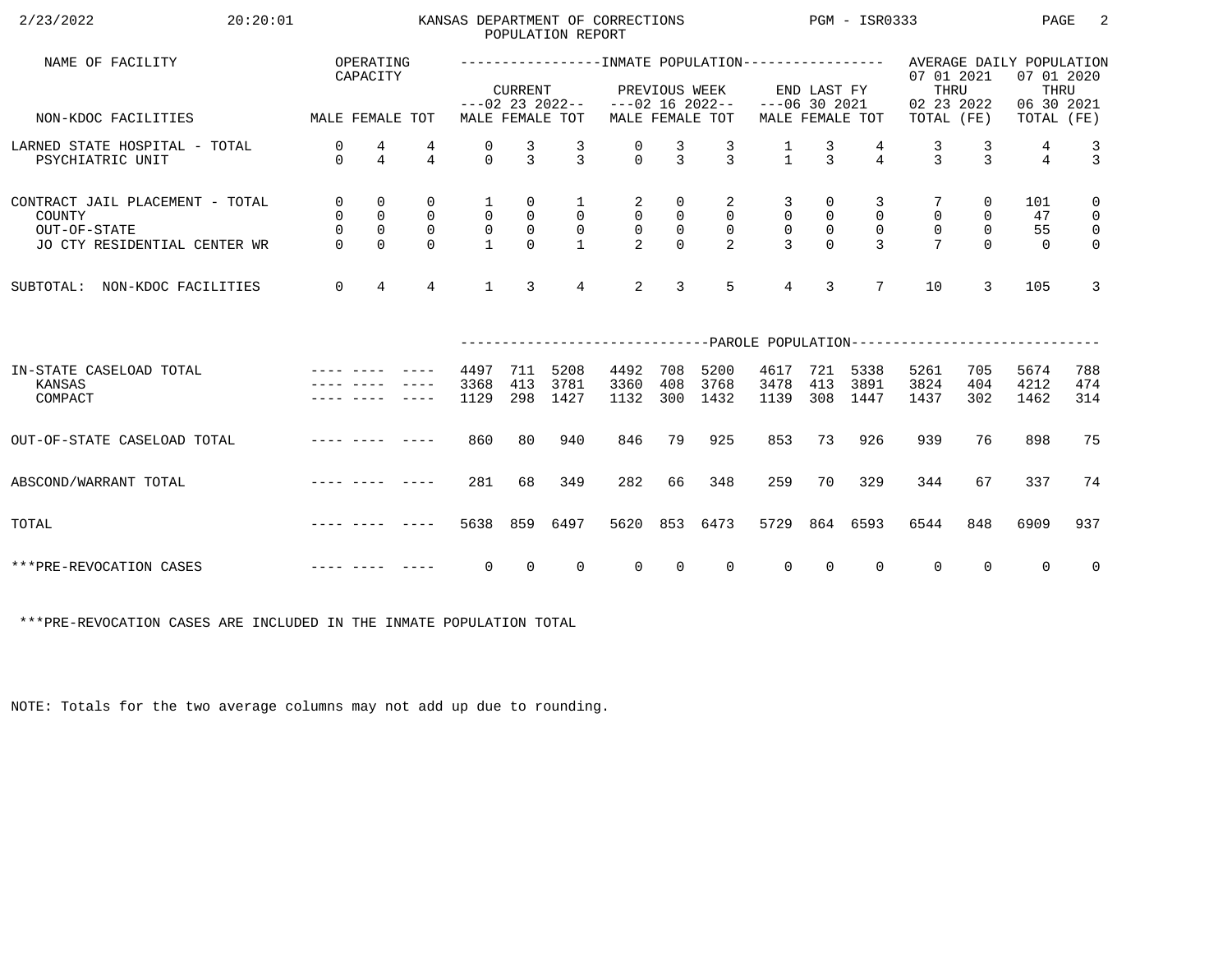## 2/23/2022 20:20:01 KANSAS DEPARTMENT OF CORRECTIONS PGM - ISR0333 PAGE 3POPULATION REPORT

## SUMMARY OF CHANGE

|                                                                                                                                    | TOTAL (ALL INMATES) |                                                                              |                                                                                                      |                                                                  |                                                       |                                                                              | KDOC FACILITIES |                                                                                                       |                          |                                                                                              |                | NON-KDOC FACILITIES                                                                       |                                                                                                         |                      |                         |                                                                                                |                                                             |                 | IN-STATE CASELOAD                                                            |                                                                                                                                         |                                                                                               |     |                                                                      |                                                     |
|------------------------------------------------------------------------------------------------------------------------------------|---------------------|------------------------------------------------------------------------------|------------------------------------------------------------------------------------------------------|------------------------------------------------------------------|-------------------------------------------------------|------------------------------------------------------------------------------|-----------------|-------------------------------------------------------------------------------------------------------|--------------------------|----------------------------------------------------------------------------------------------|----------------|-------------------------------------------------------------------------------------------|---------------------------------------------------------------------------------------------------------|----------------------|-------------------------|------------------------------------------------------------------------------------------------|-------------------------------------------------------------|-----------------|------------------------------------------------------------------------------|-----------------------------------------------------------------------------------------------------------------------------------------|-----------------------------------------------------------------------------------------------|-----|----------------------------------------------------------------------|-----------------------------------------------------|
| JANUARY<br>FEBRUARY                                                                                                                | 2021                | POPULATION<br>8729<br>8735                                                   | MALE<br>7979<br>$+ 15 - 9 +$                                                                         | FEM                                                              | CHANGE FROM<br>PREVIOUS MONTH<br>TOT<br>750 8729<br>6 | POPULATION<br>8665<br>8714                                                   |                 | MALE FEM<br>7918<br>$+ 58 - 9 + 49$                                                                   |                          | CHANGE FROM<br>PREVIOUS MONTH<br>747                                                         | TOT<br>8665    | POPULATION CHANGE FROM<br>64<br>21                                                        |                                                                                                         | MALE<br>61<br>$\sim$ | FEM                     | PREVIOUS MONTH<br>3<br>$43 - 0 - 43$                                                           | TOT<br>64                                                   |                 | POPULATION<br>5570<br>5514                                                   |                                                                                                                                         | MALE<br>4809<br>$-44 -$                                                                       | FEM | CHANGE FROM<br>PREVIOUS MONTH<br>761<br>$12 - 56$                    | TOT<br>5570                                         |
| MARCH<br>APRIL<br>MAY<br><b>JUNE</b><br>JULY<br><b>AUGUST</b><br>SEPTEMBER<br><b>OCTOBER</b><br><b>NOVEMBER</b><br><b>DECEMBER</b> |                     | 8749<br>8686<br>8654<br>8556<br>8530<br>8445<br>8457<br>8400<br>8345<br>8346 | $+$ 11 +<br>$71 +$<br>$ \,$<br>$33 +$<br>$\sim$<br>$-37 - 20 - 57$<br>$-54 - 1 - 55$<br>+ 10 - 9 + 1 | $3 +$<br>$8 -$<br>$29 - 3 -$<br>$77 - 21 -$<br>$7 -$<br>79 - 6 - | 14<br>63<br>32<br>98<br>26<br>85<br>$2 + 14 + 12$     | 8745<br>8682<br>8650<br>8549<br>8520<br>8432<br>8445<br>8386<br>8333<br>8337 |                 | $+ 28 + 3 + 31$<br>$\sim$<br>$\sim$<br>$\sim$<br>$\sim$<br>$\sim$<br>$-52 - 1 - 53$<br>$+ 12 - 8 + 4$ | 71 +<br>$36 +$<br>$82 -$ | $8 -$<br>$29 - 3 - 32$<br>$80 - 21 - 101$<br>$7 -$<br>6 –<br>$1 + 14 + 13$<br>$38 - 21 - 59$ | 63<br>29<br>88 | 13<br>12                                                                                  | 4<br>4<br>$4 -$<br>$7 +$<br>$10 +$<br>$+$<br>$\sim$ $ -$<br>14 +<br>$12 - 2 - 0 - 2$<br>$9 - 2 - 1 - 3$ | $\sim$ $-$           | $0 -$<br>$3 -$<br>$1 -$ | $17 - 0 - 17$<br>$0 -$<br>$0 - 0 -$<br>$0 +$<br>$3 - 0 +$<br>$3 - 0 +$<br>$0 - 1$<br>$1 + 1 +$ | $\Omega$<br>$\overline{0}$<br>3<br>$\overline{3}$<br>3<br>2 |                 | 5473<br>5442<br>5421<br>5338<br>5305<br>5256<br>5274<br>5209<br>5243<br>5217 | $\sim$<br>$\equiv$<br>$\overline{\phantom{a}}$<br>$\overline{\phantom{a}}$<br>$\overline{\phantom{m}}$<br>$+$<br>$ \,$<br>$+$<br>$\sim$ | $-36 -$<br>$27 -$<br>$14 -$<br>71 -<br>$33 -$<br>$33 -$<br>$19 -$<br>$49 -$<br>18 +<br>$25 -$ |     | $7 -$<br>$12 - 83$<br>$0 - 33$<br>$16 - 49$<br>$1 + 18$<br>$16 - 65$ | $5 - 41$<br>$4 - 31$<br>21<br>$16 + 34$<br>$1 - 26$ |
| JANUARY                                                                                                                            | 2022                | 8326                                                                         | $-3 - 17 - 20$                                                                                       |                                                                  |                                                       | 8319                                                                         |                 | $-1$ $-17$ $-18$                                                                                      |                          |                                                                                              |                | $7 - 2 - 0 -$                                                                             |                                                                                                         |                      |                         |                                                                                                | 2                                                           |                 | 5223                                                                         | $+$                                                                                                                                     | 6 –                                                                                           |     |                                                                      | $0 + 6$                                             |
| NET CHANGE OVER 12 MO PERIOD - 349 - 54 - 403 - 292 - 54 - 346 - 57 + 0 - 57                                                       |                     |                                                                              |                                                                                                      |                                                                  |                                                       |                                                                              |                 |                                                                                                       |                          |                                                                                              |                |                                                                                           |                                                                                                         |                      |                         |                                                                                                |                                                             |                 | $-289 - 58 - 347$                                                            |                                                                                                                                         |                                                                                               |     |                                                                      |                                                     |
| AVERAGE MONTHLY CHANGE $-29 - 5 - 34$                                                                                              |                     |                                                                              |                                                                                                      |                                                                  |                                                       |                                                                              |                 | $-24 - 5 - 29$                                                                                        |                          |                                                                                              |                |                                                                                           |                                                                                                         |                      | $5 +$                   | $0 -$                                                                                          | 5                                                           |                 |                                                                              |                                                                                                                                         | $-24 - 5 - 29$                                                                                |     |                                                                      |                                                     |
|                                                                                                                                    |                     |                                                                              |                                                                                                      |                                                                  |                                                       |                                                                              |                 |                                                                                                       |                          |                                                                                              |                | -------INMATE POPULATION - SUMMARY OF CHANGE (PERIOD: 07 01 2021 THRU 01 31 2022)-------- |                                                                                                         |                      |                         |                                                                                                |                                                             |                 |                                                                              |                                                                                                                                         |                                                                                               |     |                                                                      |                                                     |
|                                                                                                                                    |                     |                                                                              |                                                                                                      | TOTAL                                                            |                                                       | TOTAL                                                                        |                 |                                                                                                       |                          |                                                                                              |                | (ALL INMATES) WOOC FACILITIES NON-KDOC FACILITIES                                         | TOTAL                                                                                                   |                      |                         |                                                                                                |                                                             |                 |                                                                              | TOTAL                                                                                                                                   |                                                                                               |     |                                                                      |                                                     |
|                                                                                                                                    |                     |                                                                              | MALE FEMALE                                                                                          |                                                                  |                                                       |                                                                              |                 |                                                                                                       |                          |                                                                                              |                | (BOTH SEXES) MALE FEMALE (BOTH SEXES) MALE FEMALE (BOTH SEXES)                            |                                                                                                         |                      |                         |                                                                                                |                                                             |                 |                                                                              |                                                                                                                                         |                                                                                               |     |                                                                      |                                                     |
| NUMBER OF INMATES - 198 - 32                                                                                                       |                     |                                                                              |                                                                                                      |                                                                  |                                                       | $-230$                                                                       |                 | $-198 - 32$                                                                                           |                          |                                                                                              |                |                                                                                           | $-230$                                                                                                  |                      |                         | $+$ 0                                                                                          |                                                             | $\Omega$        | $+$                                                                          | $\overline{0}$                                                                                                                          |                                                                                               |     |                                                                      |                                                     |
| PERCENT CHANGE                                                                                                                     |                     |                                                                              | $-2.5% - 4.4%$                                                                                       |                                                                  |                                                       | $-2.7%$                                                                      |                 |                                                                                                       |                          | $-2.5% - 4.4%$                                                                               |                |                                                                                           | $-2.7%$                                                                                                 |                      | $+$                     |                                                                                                | $.0%$ +                                                     | .0 <sub>8</sub> |                                                                              | .0%                                                                                                                                     |                                                                                               |     |                                                                      |                                                     |
| AVERAGE MONTHLY CHANGE                                                                                                             |                     |                                                                              | $-28 - 5$                                                                                            |                                                                  |                                                       | $-33$                                                                        |                 |                                                                                                       |                          | $-28 - 5$                                                                                    |                |                                                                                           | $-33$                                                                                                   |                      | $+$                     |                                                                                                | $0 +$                                                       | $\Omega$        | $+$                                                                          | $\Omega$                                                                                                                                |                                                                                               |     |                                                                      |                                                     |
|                                                                                                                                    |                     |                                                                              |                                                                                                      |                                                                  |                                                       |                                                                              |                 |                                                                                                       |                          |                                                                                              |                | PAROLE POPULATION - SUMMARY OF CHANGE (PERIOD: 07 01 2021 THRU 01 31 2022)                |                                                                                                         |                      |                         |                                                                                                |                                                             |                 |                                                                              |                                                                                                                                         |                                                                                               |     |                                                                      |                                                     |
|                                                                                                                                    |                     |                                                                              | PRE-REV<br>CASES                                                                                     |                                                                  |                                                       |                                                                              |                 |                                                                                                       |                          |                                                                                              |                | ---INSTATE CASELOAD---- CASELOAD<br>TOTAL KANSAS COMPACTS OUT-OF-STATE                    |                                                                                                         |                      |                         | ABSCOND<br>WARRANT                                                                             |                                                             |                 |                                                                              |                                                                                                                                         |                                                                                               |     |                                                                      |                                                     |
| NUMBER OF OFFENDERS                                                                                                                |                     | $+ 0$                                                                        |                                                                                                      |                                                                  |                                                       | $-115 - 102$                                                                 |                 |                                                                                                       | $-13$                    |                                                                                              |                | $-17$                                                                                     |                                                                                                         |                      |                         | + 14                                                                                           |                                                             |                 |                                                                              |                                                                                                                                         |                                                                                               |     |                                                                      |                                                     |
| PERCENT CHANGE                                                                                                                     |                     |                                                                              | $+$ .0%                                                                                              |                                                                  |                                                       | $-2.1$ % $-2.6$ %                                                            |                 |                                                                                                       | - .9%                    |                                                                                              |                | $-1.8%$                                                                                   |                                                                                                         |                      |                         | $+4.2%$                                                                                        |                                                             |                 |                                                                              |                                                                                                                                         |                                                                                               |     |                                                                      |                                                     |
| AVERAGE MONTHLY CHANGE                                                                                                             |                     |                                                                              | $+$                                                                                                  | $\Omega$                                                         |                                                       | $-16$                                                                        | $-15$           |                                                                                                       | $-$                      | 2                                                                                            |                | 2                                                                                         |                                                                                                         |                      | $+$                     | 2                                                                                              |                                                             |                 |                                                                              |                                                                                                                                         |                                                                                               |     |                                                                      |                                                     |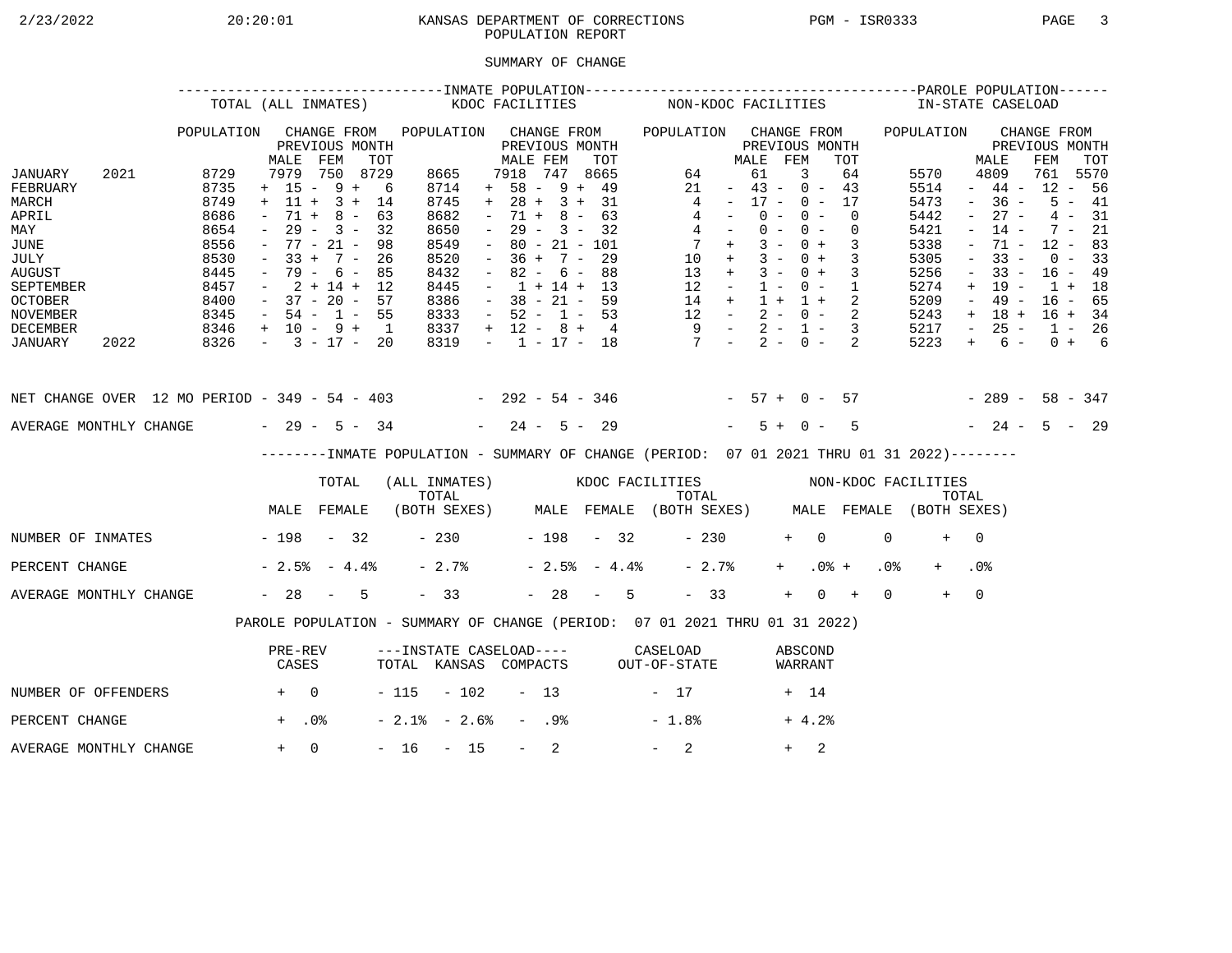## 2/23/2022 20:20:01 KANSAS DEPARTMENT OF CORRECTIONS PGM - ISR0333 PAGE 4 POPULATION REPORT

| NAME OF FACILITY         | -UNCLASSIFIED  |             |              | -SPECIAL MGM- |                 |            | INMATE CUSTODY CLASSIFICATION AS OF 02 23 2022<br>---MAXIMUM--- |             |                |          |          |          |                |              |                | -UNC/SPM/MAX- -MEDIUM HIGH- --MEDIUM LOW- |                |          | ---MINIMUM---               |          |                          |
|--------------------------|----------------|-------------|--------------|---------------|-----------------|------------|-----------------------------------------------------------------|-------------|----------------|----------|----------|----------|----------------|--------------|----------------|-------------------------------------------|----------------|----------|-----------------------------|----------|--------------------------|
| KDOC FACILITIES          | MALE FEM       |             | TOT          | MALE FEM      |                 | <b>TOT</b> | MALE FEM                                                        |             | TOT            | MALE FEM |          |          | TOT MALE FEM   |              | TOT            | MALE FEM                                  |                | TOT      | <b>MALE FEM</b>             |          | <b>TOT</b>               |
| LANSING - TOTAL          | 10             | $\mathbf 0$ | 10           | 298           | 0               | 298        | 529                                                             | 0           | 529            | 837      | 0        | 837      | 321            | 0            | 321            | 328                                       | 0              | 328      | 390                         | 0        | 390                      |
| CENTRAL UNIT             | 9              | $\Omega$    | 9            | 298           | $\mathbf 0$     | 298        | 529                                                             | $\mathbf 0$ | 529            | 836      | 0        | 836      | 321            | $\Omega$     | 321            | 328                                       | $\mathbf 0$    | 328      | 44                          | $\Omega$ | 44                       |
| EAST UNIT                |                | $\Omega$    | $\mathbf{1}$ | 0             | 0               | $\Omega$   | $\Omega$                                                        | $\mathbf 0$ | $\Omega$       | 1        | 0        | 1        | $\Omega$       | $\Omega$     | $\overline{0}$ | $\Omega$                                  | $\Omega$       | $\Omega$ | 346                         | $\Omega$ | 346                      |
| HUTCHINSON - TOTAL       | 9              | $\Omega$    | 9            | 141           | 0               | 141        | 254                                                             | $\Omega$    | 254            | 404      | 0        | 404      | 263            | $\Omega$     | 263            | 597                                       | $\Omega$       | 597      | 403                         | U        | 403                      |
| CENTRAL UNIT             | 9              | $\Omega$    | 9            | 141           | $\Omega$        | 141        | 253                                                             | $\Omega$    | 253            | 403      | 0        | 403      | 263            | $\Omega$     | 263            | 172                                       | $\Omega$       | 172      | 25                          | $\Omega$ | 25                       |
| EAST UNIT                | $\Omega$       | $\Omega$    | $\Omega$     | 0             | $\Omega$        | $\Omega$   |                                                                 | 0           | 1              | 1        | 0        |          | $\Omega$       | $\Omega$     | $\Omega$       | 425                                       | $\mathbf 0$    | 425      | 68                          | $\Omega$ | 68                       |
| SOUTH UNIT               | $\Omega$       | $\Omega$    | 0            | $\mathbf 0$   | $\mathbf 0$     | $\Omega$   | $\Omega$                                                        | $\mathbf 0$ | $\mathbf 0$    | $\Omega$ | 0        | $\Omega$ | $\Omega$       | 0            | $\Omega$       | $\Omega$                                  | $\overline{0}$ | $\Omega$ | 310                         | 0        | 310                      |
| EL DORADO - TOTAL        | 176            | $\Omega$    | 176          | 455           | $\Omega$        | 455        | 232                                                             | $\Omega$    | 232            | 863      | 0        | 863      | 220            | $\Omega$     | 220            | 265                                       | $\Omega$       | 265      | 53                          | $\Omega$ | 53                       |
| CENTRAL UNIT - TOTAL     | 176            | $\Omega$    | 176          | 455           | $\Omega$        | 455        | 232                                                             | $\Omega$    | 232            | 863      | 0        | 863      | 219            | $\Omega$     | 219            | 147                                       | $\Omega$       | 147      | 36                          | $\Omega$ | 36                       |
| GENERAL POPULATION       | $\overline{4}$ | $\Omega$    | 4            | 453           | $\Omega$        | 453        | 213                                                             | $\Omega$    | 213            | 670      | 0        | 670      | 201            | $\Omega$     | 201            | 124                                       | $\Omega$       | 124      | 17                          | $\Omega$ | 17                       |
| RECP & DIAG UNIT         | 172            | $\Omega$    | 172          | 2             | $\Omega$        | 2          | 19                                                              | $\Omega$    | 19             | 193      | 0        | 193      | 18             | $\Omega$     | 18             | 23                                        | $\Omega$       | 23       | 19                          | $\Omega$ | 19                       |
| SOUTH UNIT               | $\Omega$       | $\Omega$    | $\Omega$     | $\Omega$      | $\Omega$        | $\Omega$   | $\Omega$                                                        | $\Omega$    | $\Omega$       | $\Omega$ | $\Omega$ | $\Omega$ | $\overline{1}$ | $\cap$       | $\overline{1}$ | 118                                       | $\Omega$       | 118      | 17                          | $\Omega$ | 17                       |
| TOPEKA - TOTAL           | $\Omega$       | 61          | 61           | $\mathbf 0$   | 7               | 7          | 0                                                               | 50          | 50             |          | 0 118    | 118      | 0              | 77           | 77             |                                           | 0 150          | 150      |                             | 0 344    | 344                      |
| CENTRAL UNIT - TOTAL     | $\Omega$       | 61          | 61           | $\Omega$      | $7\overline{ }$ | 7          | $\Omega$                                                        | 50          | 50             |          | $0$ 118  | 118      | $\Omega$       | 77           | 77             |                                           | 0, 150         | 150      |                             | 0.344    | 344                      |
| GENERAL POPULATION       | 0              | 29          | 29           | 0             | $\overline{7}$  |            | $\mathbf 0$                                                     | 50          | 50             | $\Omega$ | 86       | 86       | $\mathbf 0$    | 76           | 76             |                                           | 0, 150         | 150      |                             | 0.340    | 340                      |
| RECP & DIAG UNIT         | $\Omega$       | 32          | 32           | $\Omega$      | $\Omega$        | $\Omega$   | $\Omega$                                                        | $\Omega$    | $\Omega$       | $\Omega$ | 32       | 32       | $\Omega$       | $\mathbf{1}$ | 1              | $\Omega$                                  | $\Omega$       | $\Omega$ | $\Omega$                    | 4        | $\overline{4}$           |
| NORTON - TOTAL           | $\Omega$       | $\Omega$    | $\Omega$     | 12            | $\Omega$        | 12         | 0                                                               | 0           | 0              | 12       | $\Omega$ | 12       | 1              | 0            | 1              | 538                                       | 0              | 538      | 313                         | $\Omega$ | 313                      |
| CENTRAL UNIT             | 0              | $\mathbf 0$ | 0            | 12            | $\mathbf 0$     | 12         | 0                                                               | 0           | $\mathbf 0$    | 12       | $\Omega$ | 12       | $\mathbf{1}$   | 0            | $\mathbf{1}$   | 538                                       | $\mathbf 0$    | 538      | 193                         | 0        | 193                      |
| EAST UNIT                | $\Omega$       | $\Omega$    | $\Omega$     | $\Omega$      | $\Omega$        | $\Omega$   | $\Omega$                                                        | $\Omega$    | $\Omega$       | $\Omega$ | $\Omega$ | $\Omega$ | $\Omega$       | $\Omega$     | $\Omega$       | $\Omega$                                  | $\Omega$       | $\Omega$ | 120                         | 0        | 120                      |
| ELLSWORTH - TOTAL        |                | 0           | 1            | 17            | $\Omega$        | 17         | 2                                                               | 0           | 2              | 20       | 0        | 20       | 316            | $\Omega$     | 316            | 380                                       | $\Omega$       | 380      | 85                          | $\Omega$ | 85                       |
| CENTRAL UNIT             |                | $\Omega$    | $\mathbf{1}$ | 17            | $\Omega$        | 17         | $\overline{a}$                                                  | $\Omega$    | $\overline{2}$ | 20       | $\Omega$ | 20       | 316            | $\Omega$     | 316            | 380                                       | $\Omega$       | 380      | 85                          | $\Omega$ | 85                       |
| WINFIELD - TOTAL         | $\Omega$       | $\Omega$    | $\Omega$     | $\Omega$      | $\Omega$        | $\Omega$   | $\Omega$                                                        | $\Omega$    | $\Omega$       | $\Omega$ | 0        | $\Omega$ | $\Omega$       | $\Omega$     | $\Omega$       | $\Omega$                                  | $\Omega$       | $\Omega$ | 432                         | $\Omega$ | 432                      |
| WICHITA WR - TOTAL       | $\Omega$       | $\Omega$    | $\Omega$     | $\Omega$      | $\Omega$        | $\Omega$   | $\Omega$                                                        | $\Omega$    | $\Omega$       | $\Omega$ | 0        | $\Omega$ | $\Omega$       | $\Omega$     | $\Omega$       | $\Omega$                                  | $\Omega$       | $\Omega$ | 104                         | $\Omega$ | 104                      |
| LARNED MH - TOTAL        | $\Omega$       | $\Omega$    | $\Omega$     | 19            | $\Omega$        | 19         | 57                                                              | $\Omega$    | 57             | 76       | 0        | 76       | 77             | $\Omega$     | 77             | 94                                        | $\mathbf 0$    | 94       | 212                         | $\Omega$ | 212                      |
| CENTRAL UNIT             |                | $\mathbf 0$ | 0            | 17            | 0               | 17         | 57                                                              | 0           | 57             | 74       | 0        | 74       | 77             | $\mathbf 0$  | 77             | 94                                        | 0              | 94       | 3                           | $\Omega$ | $\overline{\phantom{a}}$ |
| SOUTH UNIT               |                | $\Omega$    | $\Omega$     | 2             | $\Omega$        | 2          | $\Omega$                                                        | $\Omega$    | $\Omega$       | 2        | $\Omega$ | 2        | $\Omega$       | $\Omega$     | $\Omega$       | $\Omega$                                  | $\Omega$       | $\Omega$ | 209                         | $\Omega$ | 209                      |
| SUBTOTAL: KDOC FACILITIE | 196            |             | 61 257       | 942           | 7 <sup>7</sup>  |            | 949 1074 50 1124 2212 118 2330 1198 77 1275                     |             |                |          |          |          |                |              |                |                                           |                |          | 2202 150 2352 1992 344 2336 |          |                          |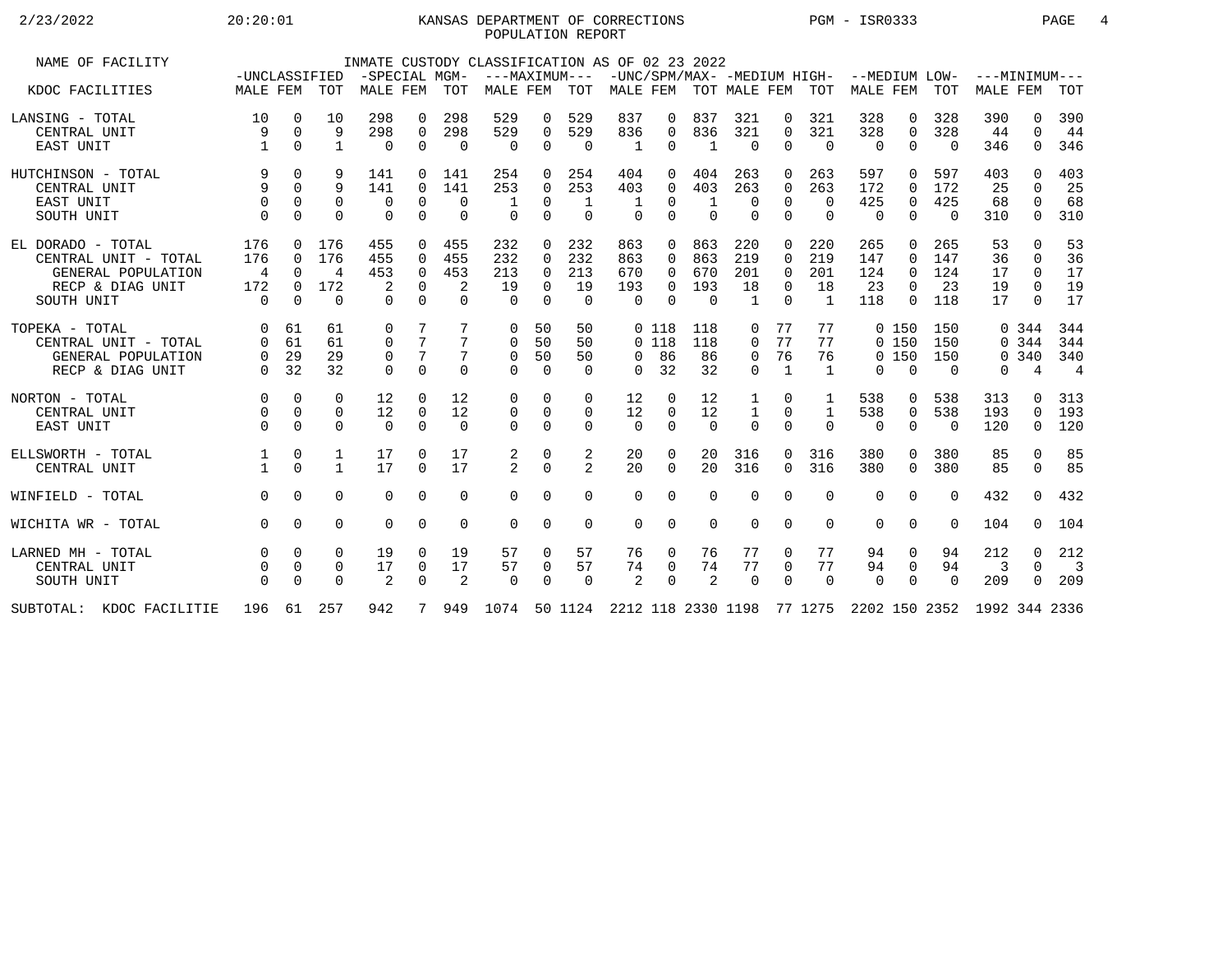| 2/23/2022                      | 20:20:01                  |          |          |                                                |                |          | KANSAS DEPARTMENT OF CORRECTIONS |          | POPULATION REPORT |          |                         |           |                                             |                |          | PGM - ISR0333        |          |             |                           |          | PAGE           | $\mathbf{b}$ |
|--------------------------------|---------------------------|----------|----------|------------------------------------------------|----------------|----------|----------------------------------|----------|-------------------|----------|-------------------------|-----------|---------------------------------------------|----------------|----------|----------------------|----------|-------------|---------------------------|----------|----------------|--------------|
| NAME OF FACILITY               |                           |          |          | INMATE CUSTODY CLASSIFICATION AS OF 02 23 2022 |                |          |                                  |          |                   |          |                         |           |                                             |                |          |                      |          |             |                           |          |                |              |
| NON-KDOC FACILITIES            | -UNCLASSIFIED<br>MALE FEM |          | TOT      | -SPECIAL MGM-<br>MALE FEM                      |                | TOT      | ---MAXIMUM---<br>MALE FEM        |          | TOT               | MALE FEM |                         |           | -UNC/SPM/MAX- -MEDIUM HIGH-<br>TOT MALE FEM |                | TOT      | --MEDIUM<br>MALE FEM |          | LOW-<br>TOT | ---MINIMUM---<br>MALE FEM |          | TOT            |              |
| LARNED STATE HOSPITAL          | $\Omega$                  | $\Omega$ | $\Omega$ | $\Omega$                                       | $\overline{0}$ | $\Omega$ | $\Omega$                         | 3        | 3                 | $\Omega$ | $\overline{\mathbf{3}}$ | 3         | $\Omega$                                    | $\overline{0}$ | $\Omega$ | $\Omega$             | $\Omega$ | $\Omega$    | $\Omega$                  | $\Omega$ | $\overline{0}$ |              |
| JO CTY RESIDENTIAL CEN         | $\Omega$                  | $\Omega$ | $\Omega$ | $\Omega$                                       | $\overline{0}$ | $\Omega$ | $\Omega$                         | $\Omega$ | $\Omega$          |          | $0 \quad 0$             | $\Omega$  | $\Omega$                                    | $\overline{0}$ | $\Omega$ | $\Omega$             | $\Omega$ | $\Omega$    |                           | $\Omega$ |                |              |
| SUBTOTAL:<br>NON-KDOC          | $\Omega$                  | - 0      | $\Omega$ | $\Omega$                                       | $\overline{0}$ | $\Omega$ | $\Omega$                         | 3        | 3                 |          | $0 \quad 3$             | 3         | $\Omega$                                    | $\overline{0}$ | $\Omega$ | $\Omega$             | റ        | $\Omega$    |                           | $\Omega$ |                |              |
| TOTAL:<br>NON-KDOC<br>KDOC AND | 196                       | -61      | 257      | 942                                            |                | 949      | 1074                             | 53 1     | L 27              | 2212 121 |                         | 2333 1198 |                                             |                | 77 1275  | 2202 150             |          | 2352        | 1993 344 2337             |          |                |              |

#### SPECIAL MANAGEMENT AND INFIRMARY INMATESSPECIAL MANAGEMENT(DISTRIBUTIONS)

| LOCATION                         |          |                                |          |          |                                     |          |                                    |          |          |                   |                 |     |          | INMATES                    |             |
|----------------------------------|----------|--------------------------------|----------|----------|-------------------------------------|----------|------------------------------------|----------|----------|-------------------|-----------------|-----|----------|----------------------------|-------------|
| KDOC FACILITIES                  |          | ALL SPECIAL MGM<br>MALE FEMALE | TOT      |          | DISC SEGREGATION<br>MALE FEMALE TOT |          | PROTEC. CUSTODY<br>MALE FEMALE TOT |          |          | ADMIN SEGREGATION | MALE FEMALE TOT |     | MALE     | IN INFIRMARY<br>FEMALE TOT |             |
|                                  |          |                                |          |          |                                     |          |                                    |          |          |                   |                 |     |          |                            |             |
| LANSING CORRECTIONAL FACILITY    | 298      | $\Omega$                       | 298      | 19       | $\Omega$                            | 19       | 3                                  | 0        | 3        | 276               | 0               | 276 | 0        | $\Omega$                   | $\Omega$    |
| HUTCHINSON CORRECTIONAL FACILITY | 141      |                                | 141      | 19       | $\Omega$                            | 19       | 0                                  | $\Omega$ | $\Omega$ | 122               | 0               | 122 | 11       | $\mathbf 0$                | 11          |
| EL DORADO CORRECTIONAL FACILITY  | 455      | $\Omega$                       | 455      | 6        | $\Omega$                            | 6        | 5                                  | 0        | 5        | 444               | $\Omega$        | 444 | 13       | $\mathbf 0$                | 13          |
| TOPEKA CORRECTIONAL FACILITY     | 0        | 7                              | 7        | 0        | $\Omega$                            | $\Omega$ | 0                                  | $\Omega$ | $\Omega$ | $\Omega$          |                 |     | 0        | $\Omega$                   | $\mathbf 0$ |
| NORTON CORRECTIONAL FACILITY     | 12       | $\Omega$                       | 12       | 2        | $\Omega$                            | 2        | 2                                  | 0        | 2        | 8                 | 0               | 8   |          | 0                          |             |
| ELLSWORTH CORRECTIONAL FACILITY  | 17       | $\Omega$                       | 17       |          | $\Omega$                            | $\Omega$ | $\Omega$                           | $\Omega$ | $\Omega$ | 17                | 0               | 17  | 0        | $\Omega$                   | $\mathbf 0$ |
| WINFIELD CORRECTIONAL FACILITY   | 0        | $\Omega$                       | $\Omega$ | $\Omega$ | $\Omega$                            | $\Omega$ | 0                                  | 0        | $\Omega$ | 0                 | $\Omega$        |     | 0        | 0                          | 0           |
| WICHITA CORRECTIONAL FACILITY    | $\Omega$ | $\Omega$                       | $\Omega$ | $\Omega$ | $\Omega$                            | $\Omega$ | 0                                  | $\Omega$ | $\Omega$ | $\Omega$          | $\Omega$        |     | 0        | $\Omega$                   | 0           |
| LARNED CORRECTIONAL MH FACILITY  | 19       |                                | 19       | 6        | $\Omega$                            | 6        | 3                                  | $\Omega$ | 3        | 10                | 0               | 10  | $\Omega$ | $\Omega$                   | $\Omega$    |
| TOTAL KDOC FACILITIES            | 942      |                                | 949      | 52       |                                     | 52       | 13                                 | 0        | 13       | 877               |                 | 884 | 25       | $\Omega$                   | 25          |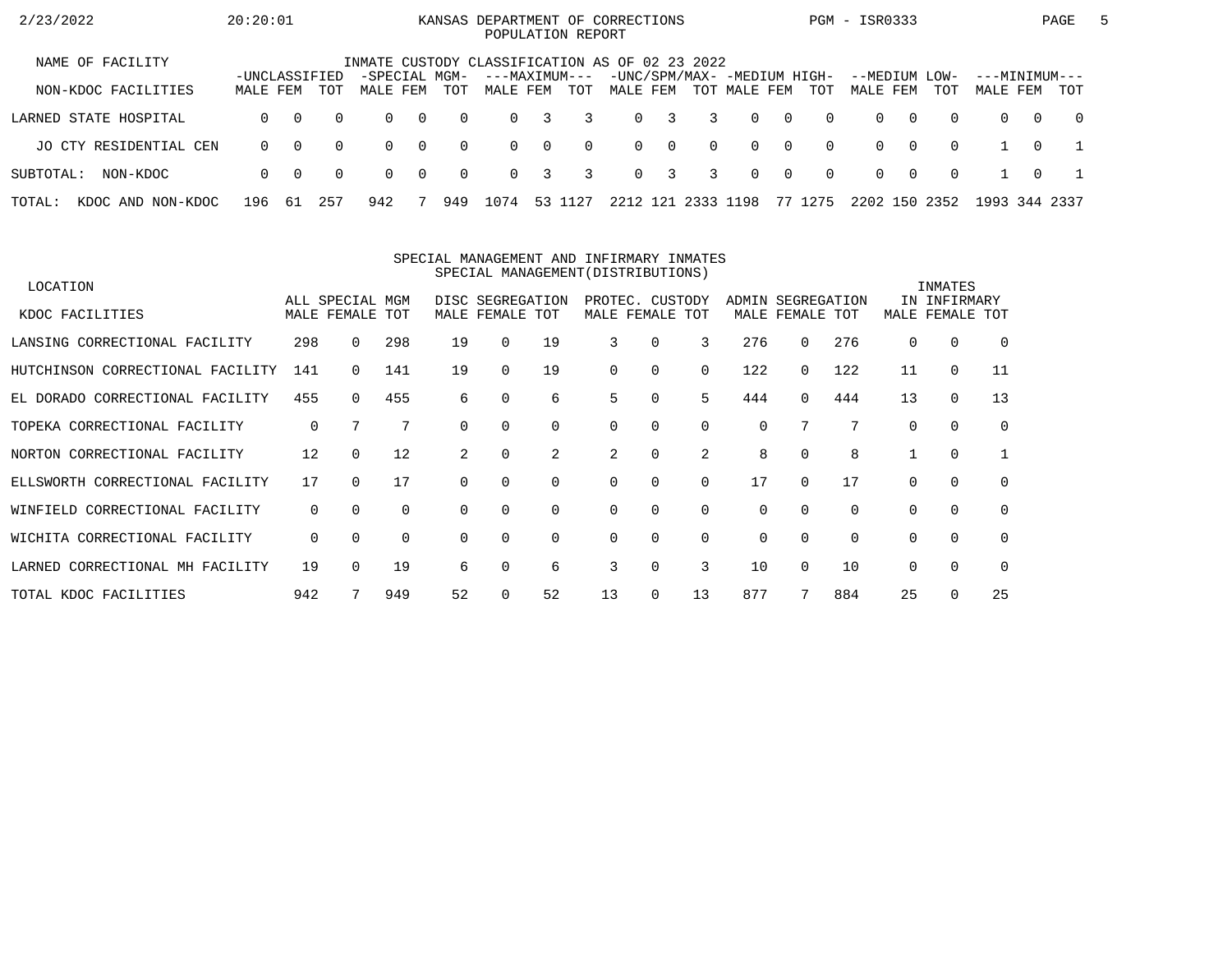2/23/2022 20:20:01 KANSAS DEPARTMENT OF CORRECTIONS PGM - ISR0333 PAGE 6 POPULATION REPORT

## DISTRIBUTION OF IN-STATE PAROLE CASELOAD BY LEVEL OF SUPERVISION

|                                                                                                                                                                                                                                   | ALL LEVELS<br>MALE FEMALE TOT MALE FEMALE TOT                              |                                                                                    |                                                                             |                                                                                                     | HIGH                                                                                                        |                                                                                                                     | MALE FEMALE TOT                                                              | CLOSE/MODERATE                                                                    |                                                                                 |                                                                                    | MODERATE/LOW-MOD<br>MALE FEMALE TOT                                                          |                                                                               | MALE FEMALE TOT                                                                       | LOW                                                                                              |                                                                                                                      |                                                                              | UNCLASSIFIED<br>MALE FEMALE TOT                                                   |                                                                                  |
|-----------------------------------------------------------------------------------------------------------------------------------------------------------------------------------------------------------------------------------|----------------------------------------------------------------------------|------------------------------------------------------------------------------------|-----------------------------------------------------------------------------|-----------------------------------------------------------------------------------------------------|-------------------------------------------------------------------------------------------------------------|---------------------------------------------------------------------------------------------------------------------|------------------------------------------------------------------------------|-----------------------------------------------------------------------------------|---------------------------------------------------------------------------------|------------------------------------------------------------------------------------|----------------------------------------------------------------------------------------------|-------------------------------------------------------------------------------|---------------------------------------------------------------------------------------|--------------------------------------------------------------------------------------------------|----------------------------------------------------------------------------------------------------------------------|------------------------------------------------------------------------------|-----------------------------------------------------------------------------------|----------------------------------------------------------------------------------|
| NORTHERN REGION TOTAL<br>KANSAS CITY TOTAL<br><b>OTHER</b><br>KANSAS OFFENDERS<br>COMPACT PAROLE<br>ON SUPERVISION<br>PENDING INVEST<br>WAIT RPT INSTR<br>COMPACT PROBATION<br>ON SUPERVISION<br>PENDING INVEST<br>WAIT RPT INSTR | 2351<br>626<br>626<br>398<br>93<br>70<br>22<br>-1<br>135<br>104<br>8<br>23 | 407<br>92<br>92<br>44<br>7<br>4<br>2<br>1<br>41<br>27<br>3<br>11                   | 2758<br>718<br>718<br>442<br>100<br>74<br>24<br>2<br>176<br>131<br>11<br>34 | 189<br>44<br>44<br>36<br>5<br>3<br>2<br>$\Omega$<br>3<br>3<br>$\Omega$<br>$\mathbf 0$               | 26<br>3<br>3<br>2<br>$\Omega$<br>$\Omega$<br>$\Omega$<br>$\Omega$<br>1<br>1<br>$\Omega$<br>$\Omega$         | 215<br>47<br>47<br>38<br>5<br>3<br>2<br>$\Omega$<br>4<br>4<br>$\Omega$<br>$\mathbf 0$                               | 1006<br>273<br>273<br>196<br>33<br>29<br>4<br>$\Omega$<br>44<br>36<br>5<br>3 | 140<br>27<br>27<br>15<br>4<br>2<br>8<br>U<br>3                                    | 1146<br>300<br>300<br>211<br>37<br>31<br>5<br>-1<br>52<br>41<br>5<br>6          | 598<br>219<br>219<br>125<br>36<br>33<br>3<br>$\Omega$<br>58<br>55<br>$\Omega$<br>3 | 104<br>36<br>36<br>16<br>1<br>$\mathbf{1}$<br>0<br>$\Omega$<br>19<br>15<br>$\mathbf{1}$<br>3 | 702<br>255<br>255<br>141<br>37<br>34<br>3<br>$\Omega$<br>77<br>70<br>1<br>6   | 340<br>31<br>31<br>17<br>2<br>1<br>1<br>$\Omega$<br>12<br>7<br>1<br>4                 | 86<br>8<br>8<br>3<br>$\Omega$<br>$\Omega$<br>0<br>$\Omega$<br>5<br>4<br>$\Omega$<br>$\mathbf{1}$ | 426<br>39<br>39<br>20<br>$\overline{2}$<br>$\mathbf{1}$<br>$\mathbf{1}$<br>$\Omega$<br>17<br>11<br>$\mathbf{1}$<br>5 | 218<br>59<br>59<br>24<br>17<br>4<br>12<br>$\mathbf{1}$<br>18<br>3<br>2<br>13 | 51<br>18<br>18<br>8<br>2<br>1<br>1<br>$\Omega$<br>8<br>2<br>2<br>4                | 269<br>77<br>77<br>32<br>19<br>5<br>13<br>$\mathbf{1}$<br>26<br>5<br>4<br>17     |
| TOPEKA TOTAL<br><b>OTHER</b><br>KANSAS OFFENDERS<br>COMPACT PAROLE<br>ON SUPERVISION<br>PENDING INVEST<br>COMPACT PROBATION<br>ON SUPERVISION<br>PENDING INVEST<br>WAIT RPT INSTR                                                 | 302<br>302<br>256<br>19<br>11<br>8<br>27<br>16<br>2<br>9                   | 60<br>60<br>50<br>1<br>-1<br>$\Omega$<br>9<br>5<br>$\mathbf 1$<br>3                | 362<br>362<br>306<br>20<br>12<br>8<br>36<br>21<br>3<br>12                   | 33<br>33<br>29<br>$\overline{2}$<br>2<br>$\mathbf 0$<br>2<br>1<br>$\overline{0}$<br>1               | 7<br>7<br>5<br>$\Omega$<br>$\Omega$<br>$\Omega$<br>2<br>2<br>$\mathbf 0$<br>$\Omega$                        | 40<br>40<br>34<br>$\overline{2}$<br>2<br>$\mathbf 0$<br>4<br>3<br>$\mathbf 0$<br>1                                  | 200<br>200<br>174<br>11<br>6<br>5<br>15<br>12<br>$\mathbf{1}$<br>2           | 30<br>30<br>27<br>$\Omega$<br>$\Omega$<br>$\Omega$<br>3<br>1<br>1<br>$\mathbf{1}$ | 230<br>230<br>201<br>11<br>6<br>5<br>18<br>13<br>2<br>3                         | 36<br>36<br>29<br>3<br>3<br>0<br>4<br>0<br>1<br>3                                  | 12<br>12<br>9<br>1<br>1<br>0<br>2<br>1<br>0<br>1                                             | 48<br>48<br>38<br>4<br>4<br>0<br>6<br>1<br>$\mathbf 1$<br>4                   | 10<br>10<br>6<br>$\Omega$<br>$\Omega$<br>0<br>4<br>3<br>$\mathbf 0$<br>$\mathbf{1}$   | 3<br>3<br>2<br>$\Omega$<br>$\Omega$<br>$\mathbf 0$<br>1<br>1<br>$\overline{0}$<br>$\Omega$       | 13<br>13<br>8<br>$\Omega$<br>$\Omega$<br>$\mathbf 0$<br>5<br>4<br>$\mathbf 0$<br>$\mathbf{1}$                        | 23<br>23<br>18<br>3<br>$\cap$<br>3<br>2<br>$\Omega$<br>$\Omega$<br>2         | 8<br>8<br>7<br>$\Omega$<br>$\Omega$<br>$\mathbf 0$<br>1<br>0<br>$\mathbf 0$<br>1  | 31<br>31<br>25<br>3<br>$\Omega$<br>3<br>3<br>$\Omega$<br>$\mathbf 0$<br>3        |
| OLATHE TOTAL<br><b>OTHER</b><br>KANSAS OFFENDERS<br>COMPACT PAROLE<br>ON SUPERVISION<br>PENDING INVEST<br>WAIT RPT INSTR<br>COMPACT PROBATION<br>ON SUPERVISION<br>PENDING INVEST<br>WAIT RPT INSTR                               | 556<br>556<br>331<br>61<br>46<br>13<br>2<br>164<br>123<br>9<br>32          | 129<br>129<br>56<br>14<br>12<br>1<br>$\mathbf 1$<br>59<br>51<br>$\Omega$<br>8      | 685<br>685<br>387<br>75<br>58<br>14<br>3<br>223<br>174<br>9<br>40           | 26<br>26<br>25<br>$\Omega$<br>$\mathbf 0$<br><sup>0</sup><br>0<br>1<br>1<br>$\mathbf 0$<br>$\Omega$ | 6<br>6<br>6<br>$\Omega$<br>$\Omega$<br>$\Omega$<br>$\Omega$<br>$\Omega$<br>$\Omega$<br>$\Omega$<br>$\Omega$ | 32<br>32<br>31<br>$\Omega$<br>$\mathbf 0$<br>$\Omega$<br>$\mathbf 0$<br>$\mathbf 1$<br>1<br>$\mathbf 0$<br>$\Omega$ | 142<br>142<br>101<br>16<br>11<br>5<br>0<br>25<br>20<br>$\mathbf{1}$<br>4     | 30<br>30<br>22<br>2<br>O<br>$\Omega$<br>6<br>6<br>$\Omega$<br>$\Omega$            | 172<br>172<br>123<br>18<br>13<br>5<br>$\Omega$<br>31<br>26<br>$\mathbf{1}$<br>4 | 64<br>64<br>41<br>9<br>7<br>$\mathbf{1}$<br>$\mathbf{1}$<br>14<br>9<br>1<br>4      | 13<br>13<br>9<br>2<br>2<br>0<br>0<br>2<br>2<br>0<br>0                                        | 77<br>77<br>50<br>11<br>9<br>1<br>$\mathbf 1$<br>16<br>11<br>$\mathbf 1$<br>4 | 271<br>271<br>133<br>27<br>25<br>$\mathbf{1}$<br>$\mathbf{1}$<br>111<br>92<br>2<br>17 | 70<br>70<br>13<br>8<br>7<br>$\mathbf{1}$<br>$\Omega$<br>49<br>42<br>$\overline{0}$<br>7          | 341<br>341<br>146<br>35<br>32<br>2<br>$\mathbf{1}$<br>160<br>134<br>$\overline{2}$<br>24                             | 53<br>53<br>31<br>q<br>3<br>6<br>$\cap$<br>13<br>-1<br>5<br>7                | 10<br>10<br>6<br>2<br>1<br>$\Omega$<br>$\mathbf 1$<br>2<br>1<br>0<br>$\mathbf{1}$ | 63<br>63<br>37<br>11<br>4<br>6<br>$\mathbf{1}$<br>15<br>$\overline{2}$<br>5<br>8 |
| LANSING<br>KANSAS OFFENDERS<br>COMPACT PAROLE<br>ON SUPERVISION<br>PENDING INVEST<br>COMPACT PROBATION<br>ON SUPERVISION<br>PENDING INVEST<br>WAIT RPT INSTR                                                                      | 95<br>62<br>18<br>15<br>3<br>15<br>12<br>2<br>$\mathbf{1}$                 | 12<br>6<br>$\mathbf 1$<br>$\mathbf{1}$<br>$\Omega$<br>5<br>$\Omega$<br>$\Omega$    | 107<br>68<br>19<br>16<br>3<br>20<br>17<br>2<br>$\mathbf{1}$                 | 4<br>4<br>$\mathbf 0$<br>$\Omega$<br>0<br>$\Omega$<br>0<br>0<br>$\Omega$                            | 1<br>1<br>$\Omega$<br>$\Omega$<br>$\Omega$<br>$\Omega$<br>$\Omega$<br>$\Omega$<br>$\Omega$                  | 5<br>5<br>$\mathbf 0$<br>$\Omega$<br>$\Omega$<br>0<br>$\mathbf 0$<br>$\mathbf 0$<br>$\Omega$                        | 37<br>27<br>4<br>4<br>0<br>6<br>6<br>0<br>$\Omega$                           | 1<br>1<br>0<br>U<br>$\Omega$<br>O<br>$\Omega$<br>0<br>$\Omega$                    | 38<br>28<br>4<br>4<br>0<br>6<br>6<br>0<br>$\Omega$                              | 41<br>26<br>11<br>11<br>$\mathbf 0$<br>4<br>4<br>0<br>$\Omega$                     | 8<br>3<br>$\mathbf{1}$<br>1<br>0<br>4<br>4<br>0<br>0                                         | 49<br>29<br>12<br>12<br>$\Omega$<br>8<br>$\mathsf{R}$<br>$\Omega$<br>$\Omega$ | 3<br>2<br>$\Omega$<br>$\Omega$<br>$\mathbf 0$<br>1<br>1<br>0<br>$\Omega$              | 1<br>$\Omega$<br>$\Omega$<br>$\Omega$<br>$\Omega$<br>1<br>1<br>0<br>$\Omega$                     | 4<br>2<br>$\mathbf 0$<br>$\Omega$<br>$\mathbf 0$<br>2<br>2<br>$\mathbf 0$<br>$\Omega$                                | 10<br>3<br>3<br>$\Omega$<br>3<br>4<br>1<br>$\overline{c}$<br>$\mathbf{1}$    | 1<br>1<br>$\Omega$<br>$\Omega$<br>$\mathbf 0$<br>$\Omega$<br>0<br>0<br>$\Omega$   | 11<br>4<br>3<br>$\Omega$<br>4<br>$\mathbf{1}$<br>$\overline{2}$<br>$\mathbf{1}$  |
| ATCHISON<br>KANSAS OFFENDERS<br>COMPACT PAROLE<br>ON SUPERVISION<br>PENDING INVEST<br>COMPACT PROBATION                                                                                                                           | 54<br>30<br>9<br>5<br>4<br>15                                              | 5<br>$\mathbf 1$<br>$\overline{2}$<br>$\mathfrak{D}$<br>$\Omega$<br>$\mathfrak{D}$ | 59<br>31<br>11<br>7<br>4<br>17                                              | 6<br>5<br>0<br>$\Omega$<br>$\Omega$<br>1                                                            | 2<br>1<br>1<br>$\mathbf{1}$<br>$\Omega$<br>$\Omega$                                                         | 8<br>6<br>1<br>1<br>$\Omega$<br>1                                                                                   | 26<br>17<br>4<br>4<br>0<br>5                                                 | 2<br>∩<br>1<br>$\Omega$<br>1                                                      | 28<br>17<br>5<br>5<br>$\Omega$<br>6                                             | 12<br>6<br>1<br>1<br>$\mathbf 0$<br>5                                              | 1<br>0<br>0<br>0<br>0<br>$\mathbf{1}$                                                        | 13<br>6<br>1<br>1<br>$\Omega$<br>6                                            | 2<br>1<br>0<br>$\Omega$<br>$\Omega$<br>1                                              | $\Omega$<br>$\Omega$<br>$\Omega$<br>$\Omega$<br>$\Omega$<br>$\Omega$                             | 2<br>1<br>0<br>$\Omega$<br>0<br>$\mathbf{1}$                                                                         | 8<br>1<br>4<br>$\Omega$<br>4<br>3                                            | $\Omega$<br>$\Omega$<br>0<br>$\Omega$<br>$\Omega$<br>$\Omega$                     | 8<br>1<br>4<br>$\Omega$<br>4<br>3                                                |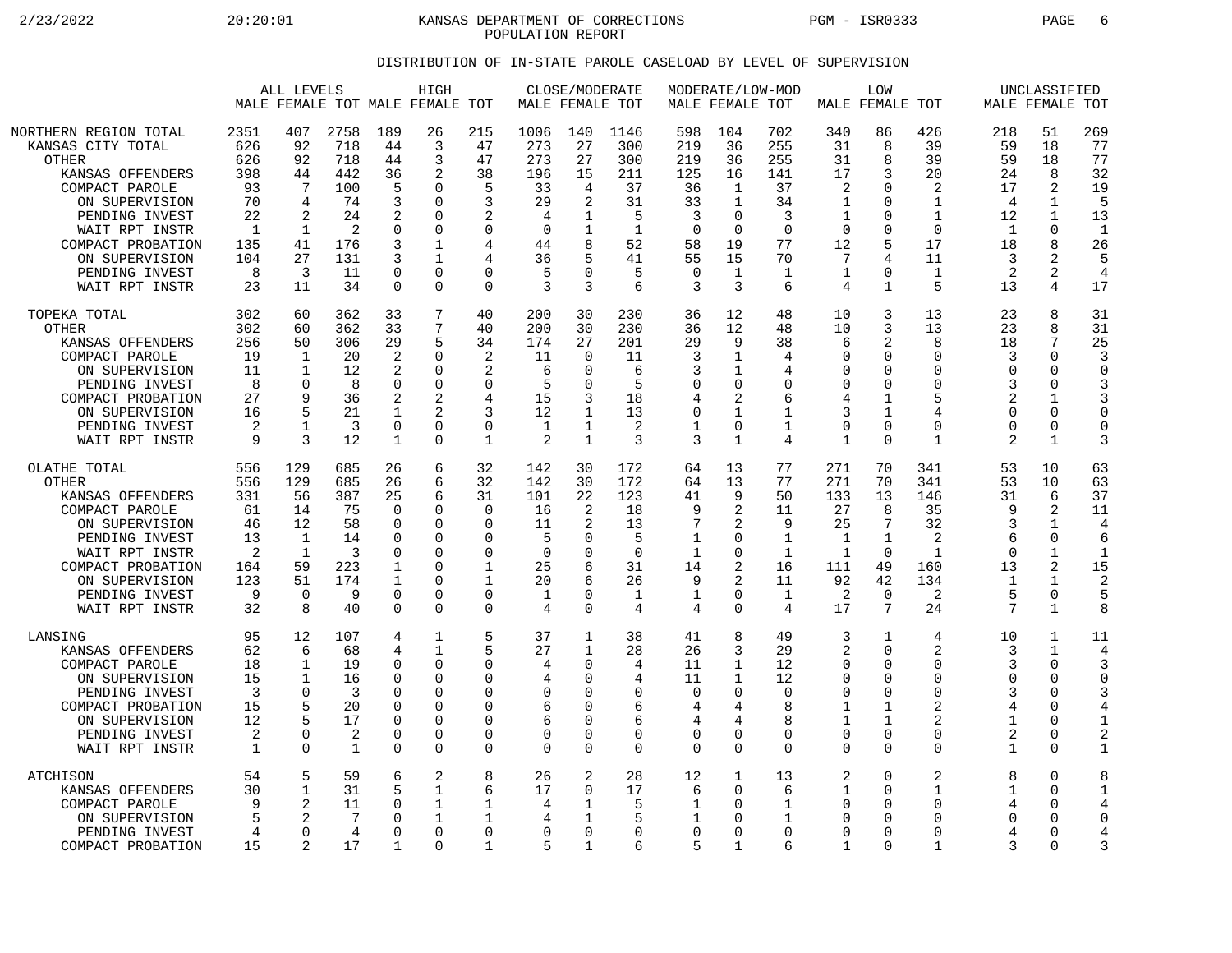2/23/2022 20:20:01 KANSAS DEPARTMENT OF CORRECTIONS PGM - ISR0333 PAGE 7 POPULATION REPORT

## DISTRIBUTION OF IN-STATE PAROLE CASELOAD BY LEVEL OF SUPERVISION

|                                                                                                                                                                                   |                                                    | ALL LEVELS<br>MALE FEMALE TOT MALE FEMALE TOT                                               |                                                                     |                                                                                                          | HIGH                                                                              |                                                                                                    | MALE FEMALE TOT                                                                 | CLOSE/MODERATE                                                                                        |                                                                    | MALE FEMALE TOT                                          |                                                                                                        | MODERATE/LOW-MOD                                                             |                                                                                                          | <b>LOW</b><br>MALE FEMALE TOT                                         |                                                                                                          | MALE FEMALE TOT                                                                  | UNCLASSIFIED                                                                                    |                                                                                                               |
|-----------------------------------------------------------------------------------------------------------------------------------------------------------------------------------|----------------------------------------------------|---------------------------------------------------------------------------------------------|---------------------------------------------------------------------|----------------------------------------------------------------------------------------------------------|-----------------------------------------------------------------------------------|----------------------------------------------------------------------------------------------------|---------------------------------------------------------------------------------|-------------------------------------------------------------------------------------------------------|--------------------------------------------------------------------|----------------------------------------------------------|--------------------------------------------------------------------------------------------------------|------------------------------------------------------------------------------|----------------------------------------------------------------------------------------------------------|-----------------------------------------------------------------------|----------------------------------------------------------------------------------------------------------|----------------------------------------------------------------------------------|-------------------------------------------------------------------------------------------------|---------------------------------------------------------------------------------------------------------------|
| ON SUPERVISION<br>WAIT RPT INSTR                                                                                                                                                  | 11<br>4                                            | 2<br>$\Omega$                                                                               | 13<br>4                                                             | 1<br>$\Omega$                                                                                            | 0<br>0                                                                            | 1<br>$\Omega$                                                                                      | 5<br>$\Omega$                                                                   | 1<br>$\Omega$                                                                                         | 6<br>$\Omega$                                                      | 4<br>$\mathbf{1}$                                        | $\mathbf 1$<br>$\Omega$                                                                                | 5<br>$\mathbf{1}$                                                            | 1<br>$\Omega$                                                                                            | 0<br>0                                                                | $\mathbf 1$<br>$\Omega$                                                                                  | 0<br>3                                                                           | $\mathbf 0$<br>$\Omega$                                                                         | $\mathbf 0$<br>3                                                                                              |
| LAWRENCE<br>KANSAS OFFENDERS<br>COMPACT PAROLE<br>ON SUPERVISION<br>PENDING INVEST<br>COMPACT PROBATION<br>ON SUPERVISION<br>PENDING INVEST<br>WAIT RPT INSTR                     | 208<br>154<br>24<br>23<br>-1<br>30<br>26<br>1<br>3 | 35<br>21<br>4<br>3<br>-1<br>10<br>8<br>1<br>$\mathbf{1}$                                    | 243<br>175<br>28<br>26<br>$\overline{2}$<br>40<br>34<br>2<br>4      | 11<br>11<br>$\Omega$<br>$\mathbf 0$<br>$\Omega$<br>$\Omega$<br>$\Omega$<br>$\Omega$<br>$\Omega$          | 0<br>0<br>$\Omega$<br>O<br>0<br>O<br>0<br>0<br>0                                  | 11<br>11<br>$\Omega$<br>$\mathbf 0$<br>$\Omega$<br>$\Omega$<br>$\Omega$<br>$\Omega$<br>$\mathbf 0$ | 49<br>36<br>4<br>3<br>9<br>6<br>1<br>$\overline{2}$                             | 5<br>$\overline{2}$<br>1<br>1<br>$\mathbf 0$<br>2<br>$\overline{2}$<br>$\Omega$<br>$\Omega$           | 54<br>38<br>5<br>4<br>$\mathbf{1}$<br>11<br>8<br>$\mathbf{1}$<br>2 | 135<br>100<br>18<br>18<br>$\Omega$<br>17<br>17<br>0<br>0 | 21<br>15<br>2<br>2<br><sup>0</sup><br>4<br>4<br>$\Omega$                                               | 156<br>115<br>20<br>20<br>$\Omega$<br>21<br>21<br>$\Omega$<br>$\Omega$       | 6<br>1<br>1<br>1<br>$\mathbf 0$<br>4<br>3<br>$\mathbf 0$<br>$\mathbf{1}$                                 | 2<br>1<br>U<br>0<br>$\Omega$<br>1<br>1<br>$\Omega$<br>0               | 8<br>$\overline{2}$<br>1<br>$\mathbf{1}$<br>$\Omega$<br>5<br>4<br>$\Omega$<br>$\mathbf{1}$               | 7<br>6<br>1<br>1<br>$\Omega$<br>U<br>0<br>0<br>0                                 | 7<br>3<br>1<br>0<br>$\mathbf{1}$<br>3<br>$\mathbf{1}$<br>1<br>$\mathbf{1}$                      | 14<br>9<br>$\overline{2}$<br>$\mathbf 1$<br>$\mathbf{1}$<br>3<br>$\mathbf{1}$<br>$\mathbf{1}$<br>$\mathbf{1}$ |
| SALINA<br>KANSAS OFFENDERS<br>COMPACT PAROLE<br>ON SUPERVISION<br>PENDING INVEST<br>COMPACT PROBATION<br>ON SUPERVISION<br>PENDING INVEST<br>WAIT RPT INSTR                       | 180<br>159<br>9<br>4<br>5<br>12<br>7<br>1<br>4     | 25<br>14<br>2<br>$\mathbf 1$<br>$\mathbf{1}$<br>9<br>6<br>1<br>2                            | 205<br>173<br>11<br>5<br>6<br>21<br>13<br>2<br>6                    | 12<br>10<br>2<br>$\mathbf 1$<br>1<br>$\Omega$<br>$\Omega$<br>$\Omega$<br>$\Omega$                        | $\mathbf{1}$<br>1<br>0<br>0<br>O<br>0<br>O<br>0<br>0                              | 13<br>11<br>2<br>1<br>-1<br>$\Omega$<br>$\Omega$<br>$\mathbf 0$<br>$\Omega$                        | 123<br>111<br>4<br>$\overline{2}$<br>2<br>8<br>4<br>1<br>3                      | 18<br>11<br>1<br>1<br>$\Omega$<br>6<br>4<br>1<br>1                                                    | 141<br>122<br>5<br>3<br>2<br>14<br>8<br>2<br>4                     | 27<br>25<br>0<br>0<br>O<br>2<br>2<br>0<br>0              | 3<br>2<br><sup>n</sup><br><sup>0</sup><br><sup>0</sup><br>$\Omega$<br>$\Omega$                         | 30<br>27<br>0<br>$\mathbf 0$<br>$\Omega$<br>3<br>3<br>0<br>$\Omega$          | 6<br>4<br>$\mathbf 0$<br>$\mathbf 0$<br>$\mathbf 0$<br>2<br>$\mathbf{1}$<br>$\mathbf 0$<br>$\mathbf{1}$  | 0<br>$\Omega$<br>$\Omega$<br>0<br>U<br>U<br>$\Omega$<br>0<br>$\Omega$ | 6<br>4<br>$\Omega$<br>$\Omega$<br>$\Omega$<br>2<br>1<br>$\mathbf 0$<br>1                                 | 12<br>9<br>ζ<br>1<br>2<br>0<br>$\Omega$<br>0<br>0                                | 3<br>$\Omega$<br>1<br>$\mathbf 0$<br>1<br>2<br>$\mathbf{1}$<br>0<br>1                           | 15<br>9<br>4<br>$\mathbf{1}$<br>3<br>$\overline{2}$<br>$\mathbf{1}$<br>$\mathbf 0$<br>$\mathbf{1}$            |
| GREAT BEND<br>KANSAS OFFENDERS<br>COMPACT PAROLE<br>ON SUPERVISION<br>PENDING INVEST<br>WAIT RPT INSTR<br>COMPACT PROBATION<br>ON SUPERVISION<br>PENDING INVEST<br>WAIT RPT INSTR | 99<br>86<br>6<br>4<br>1<br>1<br>7<br>4<br>1<br>2   | 5<br>$\overline{4}$<br>∩<br>$\Omega$<br>$\Omega$<br>∩<br>1<br>∩<br>$\mathbf{1}$<br>$\Omega$ | 104<br>90<br>6<br>4<br>$\mathbf 1$<br>1<br>8<br>2<br>$\overline{2}$ | 14<br>13<br>$\mathbf 1$<br>1<br>$\Omega$<br>$\cap$<br>$\mathbf 0$<br>$\Omega$<br>$\mathbf 0$<br>$\Omega$ | $\mathbf 1$<br>$\mathbf{1}$<br>$\Omega$<br>0<br>0<br>O<br>0<br>O<br>$\Omega$<br>0 | 15<br>14<br>$\mathbf{1}$<br>$\mathbf{1}$<br>$\Omega$<br>$\Omega$<br>0<br>$\Omega$<br>0<br>$\Omega$ | 45<br>39<br>$\overline{2}$<br>1<br>$\Omega$<br>1<br>4<br>2<br>1<br>$\mathbf{1}$ | 3<br>$\overline{2}$<br>$\Omega$<br>$\Omega$<br>$\Omega$<br>$\Omega$<br>1<br>$\Omega$<br>1<br>$\Omega$ | 48<br>41<br>2<br>1<br>0<br>1<br>5<br>2<br>2<br>$\mathbf{1}$        | 21<br>18<br>2<br>2<br>0<br>0<br>1<br>1<br>0<br>0         | 1<br>$\mathbf{1}$<br><sup>0</sup><br>$\Omega$<br>O<br><sup>n</sup><br>$\Omega$<br>$\Omega$<br>$\Omega$ | 22<br>19<br>2<br>2<br>$\mathbf 0$<br>0<br>$\mathbf{1}$<br>1<br>0<br>$\Omega$ | 2<br>$\mathbf 0$<br>$\mathbf 0$<br>0<br>$\mathbf 0$<br>$\Omega$<br>2<br>1<br>$\mathbf 0$<br>$\mathbf{1}$ | 0<br>0<br>0<br>$\Omega$<br>0<br>U<br>0<br>U<br>0<br>$\Omega$          | 2<br>$\mathbf 0$<br>$\Omega$<br>$\Omega$<br>$\Omega$<br>$\Omega$<br>2<br>1<br>0<br>$\mathbf{1}$          | 17<br>16<br>1<br>$\Omega$<br>$\mathbf{1}$<br>$\Omega$<br>0<br>O<br>0<br>$\Omega$ | 0<br>0<br>$\Omega$<br>$\Omega$<br>$\Omega$<br>$\Omega$<br>$\Omega$<br>$\Omega$<br>0<br>$\Omega$ | 17<br>16<br>$\mathbf{1}$<br>$\Omega$<br>$\mathbf{1}$<br>C<br>$\mathbf 0$<br>0<br>0<br>$\Omega$                |
| JUNCTION CITY<br>KANSAS OFFENDERS<br>COMPACT PAROLE<br>ON SUPERVISION<br>PENDING INVEST<br>COMPACT PROBATION<br>ON SUPERVISION<br>PENDING INVEST<br>WAIT RPT INSTR                | 110<br>83<br>10<br>7<br>3<br>17<br>6<br>3<br>8     | 26<br>18<br>$\overline{2}$<br>1<br>1<br>6<br>3<br>$\mathbf{1}$<br>$\overline{2}$            | 136<br>101<br>12<br>8<br>4<br>23<br>9<br>4<br>10                    | 25<br>24<br>$\Omega$<br>$\Omega$<br>$\Omega$<br>1<br>$\mathbf 0$<br>$\Omega$<br>1                        | 3<br>3<br>0<br>$\Omega$<br>0<br>0<br>0<br>O<br>0                                  | 28<br>27<br>$\Omega$<br>$\Omega$<br>$\Omega$<br>1<br>$\mathbf 0$<br>$\Omega$<br>1                  | 57<br>42<br>7<br>4<br>3<br>8<br>5<br>1<br>$\mathfrak{D}$                        | 16<br>12<br>1<br>$\Omega$<br>1<br>3<br>1<br>1<br>$\mathbf{1}$                                         | 73<br>54<br>8<br>4<br>4<br>11<br>6<br>2<br>3                       | 18<br>12<br>2<br>2<br>0<br>4<br>0<br>1<br>3              | 6<br>2<br>1<br>1<br>$\Omega$<br>3<br>2<br>$\Omega$<br>$\mathbf{1}$                                     | 24<br>14<br>3<br>3<br>0<br>7<br>2<br>1<br>4                                  | 2<br>$\mathbf 1$<br>$\mathbf 0$<br>$\mathbf 0$<br>$\mathbf 0$<br>1<br>$\mathbf 0$<br>$\mathbf 0$<br>1    | 0<br>$\Omega$<br>0<br>U<br>0<br>U<br>0<br>0<br>$\Omega$               | 2<br>$\mathbf{1}$<br>$\mathbf 0$<br>$\Omega$<br>$\Omega$<br>1<br>$\mathbf 0$<br>$\Omega$<br>$\mathbf{1}$ | 8<br>4<br>1<br>1<br>0<br>3<br>1<br>1<br>$\mathbf{1}$                             | 1<br>$\mathbf{1}$<br>$\Omega$<br>$\Omega$<br>$\Omega$<br>$\Omega$<br>0<br>$\Omega$<br>$\Omega$  | 9<br>5<br>$\mathbf{1}$<br>$\mathbf{1}$<br>$\mathbf 0$<br>3<br>$\mathbf{1}$<br>$\mathbf{1}$<br>$\mathbf{1}$    |
| NW COMM CORR<br>KANSAS OFFENDERS<br>COMPACT PAROLE<br>ON SUPERVISION<br>PENDING INVEST<br>COMPACT PROBATION<br>ON SUPERVISION<br>PENDING INVEST                                   | 107<br>91<br>8<br>7<br>1<br>8<br>3<br>2            | 15<br>12<br>1<br>$\mathbf{1}$<br>$\Omega$<br>2<br>2<br>$\Omega$                             | 122<br>103<br>9<br>8<br>1<br>10<br>5<br>2                           | 14<br>13<br>1<br>$\mathbf 1$<br>$\Omega$<br>$\mathbf 0$<br>$\Omega$<br>$\Omega$                          | 2<br>2<br>0<br>0<br>$\Omega$<br>O<br>O<br>U                                       | 16<br>15<br>1<br><sup>0</sup><br>0<br>$\Omega$<br>$\Omega$                                         | 54<br>51<br>3<br>2<br>1<br>$\Omega$<br>O<br>$\Omega$                            | 8<br>7<br>1<br>1<br>$\Omega$<br>$\Omega$<br>$\Omega$<br>$\Omega$                                      | 62<br>58<br>4<br>3<br>1<br>0<br>0<br>$\Omega$                      | 25<br>19<br>2<br>2<br>0<br>4<br>$\overline{a}$<br>0      | 3<br>2<br><sup>0</sup><br>$\Omega$<br><sup>0</sup><br>1<br>0                                           | 28<br>21<br>2<br>2<br>$\Omega$<br>5<br>3<br>$\Omega$                         | 7<br>4<br>1<br>1<br>0<br>2<br>1<br>1                                                                     | 2<br>1<br>$\Omega$<br>0<br>$\Omega$<br>1<br>1<br>$\Omega$             | 9<br>5<br>1<br>$\mathbf{1}$<br>$\Omega$<br>3<br>$\overline{2}$<br>1                                      | 7<br>4<br>1<br>$\mathbf{1}$<br>$\Omega$<br>2<br>$\Omega$<br>$\mathbf{1}$         | $\Omega$<br>$\Omega$<br>$\Omega$<br>$\Omega$<br><sup>0</sup><br>$\Omega$<br>$\Omega$<br>∩       | 7<br>4<br>1<br>$\mathbf{1}$<br>C<br>$\overline{2}$<br>$\overline{0}$<br>$\mathbf{1}$                          |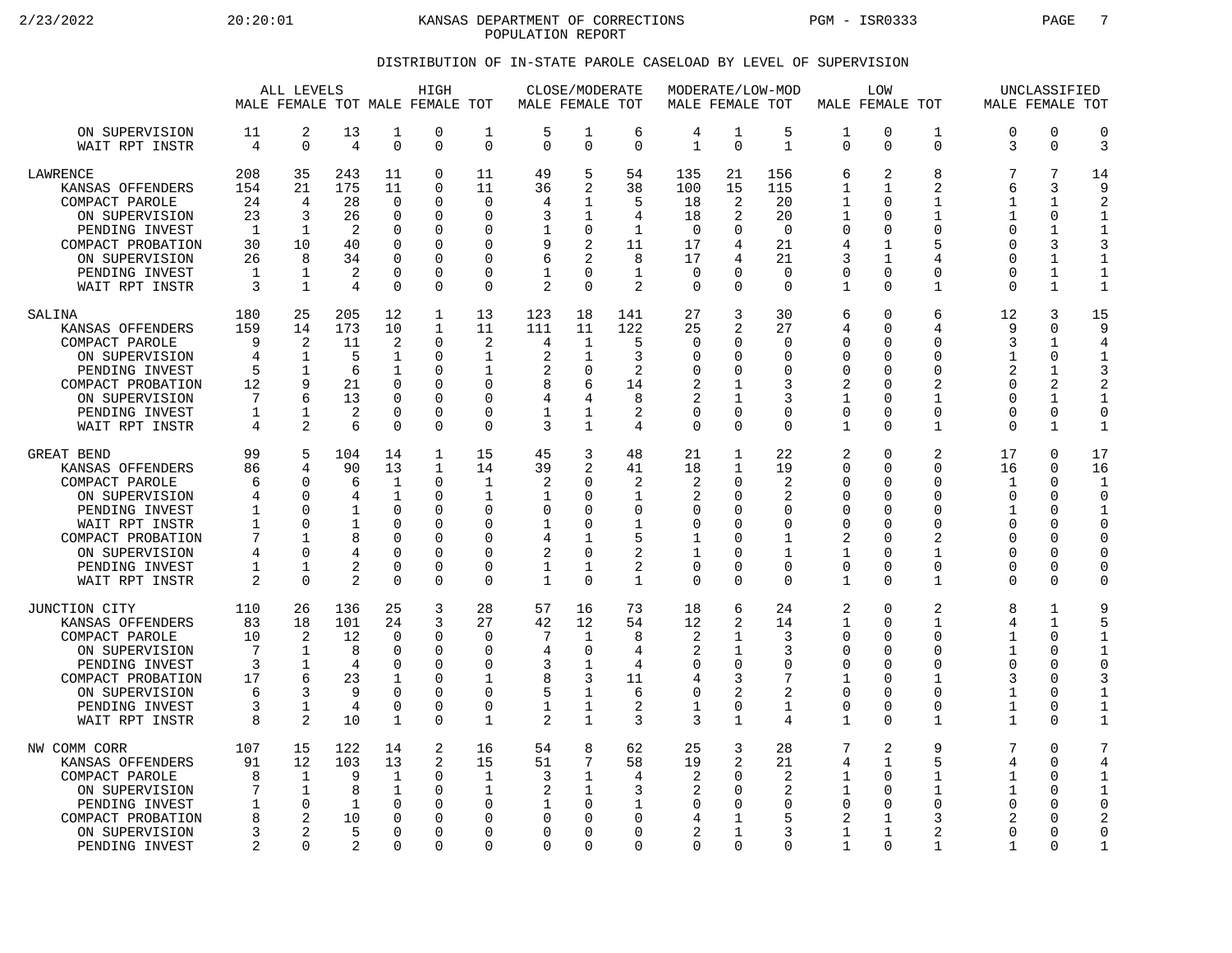2/23/2022 20:20:01 KANSAS DEPARTMENT OF CORRECTIONS PGM - ISR0333 PAGE 8 POPULATION REPORT

## DISTRIBUTION OF IN-STATE PAROLE CASELOAD BY LEVEL OF SUPERVISION

|                                                                                                                                                                                                |                                                                     | ALL LEVELS<br>MALE FEMALE TOT MALE FEMALE TOT                                              |                                                            |                                                                           | HIGH                                                                                       |                                                                              | MALE FEMALE TOT                                             | CLOSE/MODERATE                                                        |                                                              | MODERATE/LOW-MOD<br>MALE FEMALE TOT                                    |                                                      |                                                                                  | MALE FEMALE TOT                                                                              | LOW                                                                                     |                                                                                                 |                                                                                              | UNCLASSIFIED<br>MALE FEMALE TOT                                                               |                                                                                                      |
|------------------------------------------------------------------------------------------------------------------------------------------------------------------------------------------------|---------------------------------------------------------------------|--------------------------------------------------------------------------------------------|------------------------------------------------------------|---------------------------------------------------------------------------|--------------------------------------------------------------------------------------------|------------------------------------------------------------------------------|-------------------------------------------------------------|-----------------------------------------------------------------------|--------------------------------------------------------------|------------------------------------------------------------------------|------------------------------------------------------|----------------------------------------------------------------------------------|----------------------------------------------------------------------------------------------|-----------------------------------------------------------------------------------------|-------------------------------------------------------------------------------------------------|----------------------------------------------------------------------------------------------|-----------------------------------------------------------------------------------------------|------------------------------------------------------------------------------------------------------|
| WAIT RPT INSTR                                                                                                                                                                                 | 3                                                                   | $\mathbf 0$                                                                                | 3                                                          | $\Omega$                                                                  | $\Omega$                                                                                   | $\mathbf 0$                                                                  | $\mathbf 0$                                                 | $\Omega$                                                              | $\Omega$                                                     | $\overline{2}$                                                         | $\mathbf 0$                                          | $\overline{2}$                                                                   | $\Omega$                                                                                     | 0                                                                                       | $\Omega$                                                                                        | 1                                                                                            | $\Omega$                                                                                      | $\mathbf{1}$                                                                                         |
| UNASSIGNED - NORTH                                                                                                                                                                             | 14                                                                  | 3                                                                                          | 17                                                         | 0                                                                         | $\Omega$                                                                                   | $\mathbf 0$                                                                  | $\mathbf 0$                                                 | $\mathbf 0$                                                           | $\mathbf 0$                                                  | $\mathbf 0$                                                            | $\mathbf 0$                                          | 0                                                                                | $\Omega$                                                                                     | 0                                                                                       | $\mathbf 0$                                                                                     | 14                                                                                           | 3                                                                                             | 17                                                                                                   |
| KANSAS OFFENDERS                                                                                                                                                                               | 14                                                                  | 3                                                                                          | 17                                                         | $\Omega$                                                                  | $\Omega$                                                                                   | $\Omega$                                                                     | $\Omega$                                                    | $\Omega$                                                              | $\Omega$                                                     | $\Omega$                                                               | $\Omega$                                             | $\Omega$                                                                         | $\Omega$                                                                                     | $\Omega$                                                                                | $\Omega$                                                                                        | 14                                                                                           | 3                                                                                             | 17                                                                                                   |
| SOUTHERN REGION TOTAL<br>WICHITA TOTAL<br>SEX OFFENDER UNIT<br>KANSAS OFFENDERS<br>COMPACT PAROLE<br>ON SUPERVISION<br>PENDING INVEST<br>COMPACT PROBATION<br>ON SUPERVISION<br>WAIT RPT INSTR | 2146<br>1574<br>91<br>75<br>7<br>5<br>$\overline{2}$<br>9<br>8<br>1 | 304<br>204<br>33<br>30<br>1<br>$\mathbf{1}$<br>$\Omega$<br>2<br>$\overline{2}$<br>$\Omega$ | 2450<br>1778<br>124<br>105<br>8<br>6<br>2<br>11<br>10<br>1 | 222<br>176<br>11<br>11<br>$\Omega$<br>∩<br>$\Omega$<br>U<br>0<br>$\Omega$ | 33<br>24<br>8<br>8<br>$\Omega$<br>$\Omega$<br>$\Omega$<br>$\Omega$<br>$\Omega$<br>$\Omega$ | 255<br>200<br>19<br>19<br>$\mathbf 0$<br>$\Omega$<br>0<br>0<br>0<br>$\Omega$ | 965<br>698<br>53<br>42<br>4<br>2<br>2<br>7<br>7<br>$\Omega$ | 122<br>79<br>18<br>15<br>$\mathbf{1}$<br>1<br>0<br>2<br>2<br>$\Omega$ | 1087<br>777<br>71<br>57<br>5<br>3<br>2<br>9<br>9<br>$\Omega$ | 550<br>384<br>16<br>12<br>2<br>2<br>$\Omega$<br>2<br>1<br>$\mathbf{1}$ | 74<br>44<br>3<br>3<br>$\Omega$<br>U<br>U<br>$\Omega$ | 624<br>428<br>19<br>15<br>2<br>2<br>$\Omega$<br>2<br>$\mathbf 1$<br>$\mathbf{1}$ | 264<br>227<br>$\mathbf{1}$<br>1<br>$\Omega$<br>$\Omega$<br>0<br>0<br>$\mathbf 0$<br>$\Omega$ | 45<br>39<br>1<br>$\mathbf{1}$<br>0<br>$\Omega$<br>O<br>$\Omega$<br>$\Omega$<br>$\Omega$ | 309<br>266<br>2<br>2<br>$\mathbf 0$<br>$\Omega$<br>$\Omega$<br>$\Omega$<br>$\Omega$<br>$\Omega$ | 145<br>89<br>10<br>9<br>$\mathbf 1$<br>$\mathbf{1}$<br>$\Omega$<br>U<br>$\Omega$<br>$\Omega$ | 30<br>18<br>3<br>3<br>$\Omega$<br>$\Omega$<br>$\Omega$<br>$\Omega$<br>$\mathbf 0$<br>$\Omega$ | 175<br>107<br>13<br>12<br>$\mathbf 1$<br>$\mathbf{1}$<br>$\Omega$<br>$\Omega$<br>$\circ$<br>$\Omega$ |
| <b>OTHER</b>                                                                                                                                                                                   | 1483                                                                | 171                                                                                        | 1654                                                       | 165                                                                       | 16                                                                                         | 181                                                                          | 645                                                         | 61                                                                    | 706                                                          | 368                                                                    | 41                                                   | 409                                                                              | 226                                                                                          | 38                                                                                      | 264                                                                                             | 79                                                                                           | 15                                                                                            | 94                                                                                                   |
| KANSAS OFFENDERS                                                                                                                                                                               | 1273                                                                | 105                                                                                        | 1378                                                       | 162                                                                       | 13                                                                                         | 175                                                                          | 587                                                         | 48                                                                    | 635                                                          | 338                                                                    | 29                                                   | 367                                                                              | 125                                                                                          | 7                                                                                       | 132                                                                                             | 61                                                                                           | 8                                                                                             | 69                                                                                                   |
| COMPACT PAROLE                                                                                                                                                                                 | 70                                                                  | 15                                                                                         | 85                                                         | 2                                                                         | $\mathbf{1}$                                                                               | 3                                                                            | 26                                                          | 3                                                                     | 29                                                           | 10                                                                     | $\overline{4}$                                       | 14                                                                               | 27                                                                                           | 4                                                                                       | 31                                                                                              | 5                                                                                            | 3                                                                                             | 8                                                                                                    |
| ON SUPERVISION                                                                                                                                                                                 | 64                                                                  | 10                                                                                         | 74                                                         | 2                                                                         | 1                                                                                          | 3                                                                            | 25                                                          | $\mathbf{1}$                                                          | 26                                                           | 10                                                                     | 4                                                    | 14                                                                               | 26                                                                                           | 4                                                                                       | 30                                                                                              | 1                                                                                            | $\Omega$                                                                                      | $\mathbf{1}$                                                                                         |
| PENDING INVEST                                                                                                                                                                                 | 5                                                                   | 4                                                                                          | 9                                                          | 0                                                                         | $\Omega$                                                                                   | 0                                                                            | $\mathbf{1}$                                                | $\mathbf{1}$                                                          | 2                                                            | $\mathbf 0$                                                            | $\Omega$                                             | $\Omega$                                                                         | $\mathbf 0$                                                                                  | $\Omega$                                                                                | $\mathbf 0$                                                                                     | $\overline{4}$                                                                               | 3                                                                                             | 7                                                                                                    |
| WAIT RPT INSTR                                                                                                                                                                                 | $\mathbf{1}$                                                        | $\mathbf{1}$                                                                               | 2                                                          | $\Omega$                                                                  | $\Omega$                                                                                   | 0                                                                            | $\Omega$                                                    | $\mathbf{1}$                                                          | $\mathbf{1}$                                                 | $\Omega$                                                               | $\Omega$                                             | $\Omega$                                                                         | $\mathbf{1}$                                                                                 | $\Omega$                                                                                | $\mathbf{1}$                                                                                    | $\Omega$                                                                                     | $\Omega$                                                                                      | $\mathbf 0$                                                                                          |
| COMPACT PROBATION                                                                                                                                                                              | 140                                                                 | 51                                                                                         | 191                                                        | 1                                                                         | $\overline{c}$                                                                             | 3                                                                            | 32                                                          | 10                                                                    | 42                                                           | 20                                                                     | 8                                                    | 28                                                                               | 74                                                                                           | 27                                                                                      | 101                                                                                             | 13                                                                                           | 4                                                                                             | 17                                                                                                   |
| ON SUPERVISION                                                                                                                                                                                 | 119                                                                 | 36                                                                                         | 155                                                        | $\mathbf{1}$                                                              | $\mathfrak{D}$                                                                             | 3                                                                            | 31                                                          | 7                                                                     | 38                                                           | 18                                                                     | 4                                                    | 22                                                                               | 65                                                                                           | 22                                                                                      | 87                                                                                              | 4                                                                                            | $\mathbf{1}$                                                                                  | 5                                                                                                    |
| PENDING INVEST                                                                                                                                                                                 | 7                                                                   | 5                                                                                          | 12                                                         | $\Omega$                                                                  | $\Omega$                                                                                   | 0                                                                            | $\mathbf 0$                                                 | 2                                                                     | 2                                                            | $\mathbf 0$                                                            | 1                                                    | 1                                                                                | $\mathbf{1}$                                                                                 | 1                                                                                       | 2                                                                                               | 6                                                                                            | $\mathbf 1$                                                                                   | 7                                                                                                    |
| WAIT RPT INSTR                                                                                                                                                                                 | 14                                                                  | 10                                                                                         | 24                                                         | $\Omega$                                                                  | $\Omega$                                                                                   | 0                                                                            | $\mathbf{1}$                                                | $\mathbf{1}$                                                          | 2                                                            | $\mathfrak{D}$                                                         | 3                                                    | 5                                                                                | 8                                                                                            | 4                                                                                       | 12                                                                                              | 3                                                                                            | 2                                                                                             | 5                                                                                                    |
| HUTCHINSON TOTAL                                                                                                                                                                               | 103                                                                 | 13                                                                                         | 116                                                        | 8                                                                         | 1                                                                                          | 9                                                                            | 67                                                          | 9                                                                     | 76                                                           | 13                                                                     | 2                                                    | 15                                                                               | 7                                                                                            | $\Omega$                                                                                | 7                                                                                               | 8                                                                                            | 1                                                                                             | 9                                                                                                    |
| <b>OTHER</b>                                                                                                                                                                                   | 103                                                                 | 13                                                                                         | 116                                                        | 8                                                                         | $\mathbf{1}$                                                                               | 9                                                                            | 67                                                          | 9                                                                     | 76                                                           | 13                                                                     | 2                                                    | 15                                                                               | 7                                                                                            | 0                                                                                       | 7                                                                                               | 8                                                                                            | $\mathbf{1}$                                                                                  | 9                                                                                                    |
| KANSAS OFFENDERS                                                                                                                                                                               | 83                                                                  | 12                                                                                         | 95                                                         | 8                                                                         | 1                                                                                          | 9                                                                            | 56                                                          | 8                                                                     | 64                                                           | 10                                                                     | 2                                                    | 12                                                                               | 5                                                                                            | $\Omega$                                                                                | 5                                                                                               | 4                                                                                            | 1                                                                                             | 5                                                                                                    |
| COMPACT PAROLE                                                                                                                                                                                 | 6                                                                   | $\mathbf 1$                                                                                | 7                                                          | U                                                                         | $\Omega$                                                                                   | 0                                                                            | 0                                                           | $\mathbf{1}$                                                          | 1                                                            | 3                                                                      | U                                                    | 3                                                                                | $\Omega$                                                                                     | 0                                                                                       | $\mathbf 0$                                                                                     | ζ                                                                                            | $\Omega$                                                                                      | 3                                                                                                    |
| ON SUPERVISION                                                                                                                                                                                 | 4                                                                   | $\Omega$                                                                                   | 4                                                          | N                                                                         | $\Omega$                                                                                   | 0                                                                            | $\mathbf 0$                                                 | $\Omega$                                                              | $\Omega$                                                     | 3                                                                      | O                                                    | 3                                                                                | $\Omega$                                                                                     | $\Omega$                                                                                | $\mathbf 0$                                                                                     | $\mathbf{1}$                                                                                 | $\Omega$                                                                                      | $\mathbf{1}$                                                                                         |
| PENDING INVEST                                                                                                                                                                                 | 2                                                                   | 1                                                                                          | 3                                                          | U                                                                         | $\Omega$                                                                                   | 0                                                                            | 0                                                           | -1                                                                    | 1                                                            | 0                                                                      | U                                                    | $\Omega$                                                                         | 0                                                                                            | O                                                                                       | $\Omega$                                                                                        | 2                                                                                            | $\cap$                                                                                        | $\overline{c}$                                                                                       |
| COMPACT PROBATION                                                                                                                                                                              | 14                                                                  | $\Omega$                                                                                   | 14                                                         | O                                                                         | $\Omega$                                                                                   | 0                                                                            | 11                                                          | $\Omega$                                                              | 11                                                           | $\Omega$                                                               | U                                                    | $\Omega$                                                                         | 2                                                                                            | $\Omega$                                                                                | 2                                                                                               | $\mathbf{1}$                                                                                 | $\Omega$                                                                                      | $\mathbf{1}$                                                                                         |
| ON SUPERVISION                                                                                                                                                                                 | 9                                                                   | $\Omega$                                                                                   | 9                                                          | $\Omega$                                                                  | ∩                                                                                          | 0                                                                            | 7                                                           | $\Omega$                                                              | 7                                                            | $\Omega$                                                               | U                                                    | $\Omega$                                                                         | $\mathbf{1}$                                                                                 | $\Omega$                                                                                | $\mathbf{1}$                                                                                    | $\mathbf{1}$                                                                                 | $\Omega$                                                                                      | $\mathbf{1}$                                                                                         |
| PENDING INVEST                                                                                                                                                                                 | $\mathbf 1$                                                         | $\mathbf 0$                                                                                | 1                                                          | 0                                                                         | $\Omega$                                                                                   | 0                                                                            | 1                                                           | 0                                                                     | $\mathbf{1}$                                                 | 0                                                                      | 0                                                    | 0                                                                                | $\mathbf 0$                                                                                  | 0                                                                                       | 0                                                                                               | 0                                                                                            | $\Omega$                                                                                      | $\circ$                                                                                              |
| WAIT RPT INSTR                                                                                                                                                                                 | $\overline{4}$                                                      | $\Omega$                                                                                   | 4                                                          | $\Omega$                                                                  | $\Omega$                                                                                   | 0                                                                            | 3                                                           | $\Omega$                                                              | 3                                                            | $\Omega$                                                               | $\Omega$                                             | $\Omega$                                                                         | $\mathbf{1}$                                                                                 | $\Omega$                                                                                | $\mathbf{1}$                                                                                    | 0                                                                                            | $\Omega$                                                                                      | $\Omega$                                                                                             |
| GARDEN CITY                                                                                                                                                                                    | 157                                                                 | 33                                                                                         | 190                                                        | 5                                                                         | 1                                                                                          | 6                                                                            | 41                                                          | 10                                                                    | 51                                                           | 102                                                                    | 21                                                   | 123                                                                              | 2                                                                                            | 0                                                                                       | 2                                                                                               | 7                                                                                            | 1                                                                                             | 8                                                                                                    |
| KANSAS OFFENDERS                                                                                                                                                                               | 71                                                                  | 13                                                                                         | 84                                                         | 4                                                                         | $\mathbf{1}$                                                                               | 5                                                                            | 33                                                          | 8                                                                     | 41                                                           | 32                                                                     | 4                                                    | 36                                                                               | $\mathbf{1}$                                                                                 | $\Omega$                                                                                | $\mathbf{1}$                                                                                    | $\mathbf 1$                                                                                  | $\Omega$                                                                                      | $\mathbf{1}$                                                                                         |
| COMPACT PAROLE                                                                                                                                                                                 | 33                                                                  | 6                                                                                          | 39                                                         | 1                                                                         | ∩                                                                                          | 1                                                                            | 4                                                           | 1                                                                     | 5                                                            | 26                                                                     | 5                                                    | 31                                                                               | $\mathbf{1}$                                                                                 | O                                                                                       | $\mathbf{1}$                                                                                    | 1                                                                                            | $\Omega$                                                                                      | $\mathbf{1}$                                                                                         |
| ON SUPERVISION                                                                                                                                                                                 | 30                                                                  | 5                                                                                          | 35                                                         | 1                                                                         | $\Omega$                                                                                   | $\mathbf 1$                                                                  | 2                                                           | 0                                                                     | 2                                                            | 26                                                                     | 5                                                    | 31                                                                               | $\mathbf{1}$                                                                                 | 0                                                                                       | $\mathbf{1}$                                                                                    | 0                                                                                            | $\Omega$                                                                                      | $\circ$                                                                                              |
| PENDING INVEST                                                                                                                                                                                 | 3                                                                   | $\mathbf{1}$                                                                               | $\overline{4}$                                             | 0                                                                         | $\Omega$                                                                                   | $\Omega$                                                                     | 2                                                           | 1                                                                     | 3                                                            | $\Omega$                                                               | $\Omega$                                             | $\Omega$                                                                         | $\Omega$                                                                                     | $\Omega$                                                                                | $\Omega$                                                                                        | $\mathbf{1}$                                                                                 | $\Omega$                                                                                      | $\mathbf{1}$                                                                                         |
| COMPACT PROBATION                                                                                                                                                                              | 53                                                                  | 14                                                                                         | 67                                                         | U                                                                         | ∩                                                                                          | O                                                                            | 4                                                           | 1                                                                     | 5                                                            | 44                                                                     | 12                                                   | 56                                                                               | $\Omega$                                                                                     | O                                                                                       | $\Omega$                                                                                        | 5                                                                                            | $\mathbf{1}$                                                                                  | 6                                                                                                    |
| ON SUPERVISION                                                                                                                                                                                 | 48                                                                  | 13                                                                                         | 61                                                         | $\Omega$                                                                  | $\Omega$                                                                                   | 0                                                                            | 4                                                           | $\mathbf{1}$                                                          | 5                                                            | 44                                                                     | 12                                                   | 56                                                                               | $\mathbf 0$                                                                                  | 0                                                                                       | $\Omega$                                                                                        | 0                                                                                            | $\mathbf 0$                                                                                   | $\Omega$                                                                                             |
| PENDING INVEST                                                                                                                                                                                 | 3                                                                   | $\Omega$                                                                                   | 3                                                          | $\Omega$                                                                  | $\Omega$                                                                                   | 0                                                                            | $\Omega$                                                    | $\Omega$                                                              | $\Omega$                                                     | $\Omega$                                                               | $\Omega$                                             | $\Omega$                                                                         | $\Omega$                                                                                     | $\Omega$                                                                                | $\Omega$                                                                                        | 3                                                                                            | $\Omega$                                                                                      | 3                                                                                                    |
| WAIT RPT INSTR                                                                                                                                                                                 | 2                                                                   | $\mathbf{1}$                                                                               | 3                                                          | $\Omega$                                                                  | $\Omega$                                                                                   | 0                                                                            | $\Omega$                                                    | $\Omega$                                                              | $\Omega$                                                     | 0                                                                      | $\Omega$                                             | $\Omega$                                                                         | $\Omega$                                                                                     | $\Omega$                                                                                | $\Omega$                                                                                        | 2                                                                                            | $\mathbf{1}$                                                                                  | 3                                                                                                    |
| DODGE CITY                                                                                                                                                                                     | 33                                                                  | 3                                                                                          | 36                                                         | 6                                                                         | 1                                                                                          | 7                                                                            | 16                                                          | 1                                                                     | 17                                                           | 6                                                                      | $\Omega$                                             | 6                                                                                | 4                                                                                            | 1                                                                                       | 5                                                                                               | 1                                                                                            | $\Omega$                                                                                      | $\mathbf{1}$                                                                                         |
| KANSAS OFFENDERS                                                                                                                                                                               | 28                                                                  | 3                                                                                          | 31                                                         | 6                                                                         | 1                                                                                          | 7                                                                            | 13                                                          | 1                                                                     | 14                                                           | 6                                                                      | $\Omega$                                             | 6                                                                                | 2                                                                                            | 1                                                                                       | 3                                                                                               | 1                                                                                            | $\Omega$                                                                                      | $\mathbf 1$                                                                                          |
| COMPACT PAROLE                                                                                                                                                                                 | 1                                                                   | $\Omega$                                                                                   | 1                                                          | $\Omega$                                                                  | $\Omega$                                                                                   | 0                                                                            | 1                                                           | $\Omega$                                                              | $\mathbf{1}$                                                 | $\Omega$                                                               | $\Omega$                                             | $\Omega$                                                                         | $\mathbf 0$                                                                                  | $\Omega$                                                                                | $\Omega$                                                                                        | $\Omega$                                                                                     | $\Omega$                                                                                      | $\mathbf 0$                                                                                          |
| ON SUPERVISION                                                                                                                                                                                 | 1                                                                   | $\Omega$                                                                                   | 1                                                          | U                                                                         | $\Omega$                                                                                   | 0                                                                            | 1                                                           | $\Omega$                                                              | 1                                                            | $\Omega$                                                               | U                                                    | $\Omega$                                                                         | $\Omega$                                                                                     | $\Omega$                                                                                | $\Omega$                                                                                        | 0                                                                                            | $\Omega$                                                                                      | $\Omega$                                                                                             |